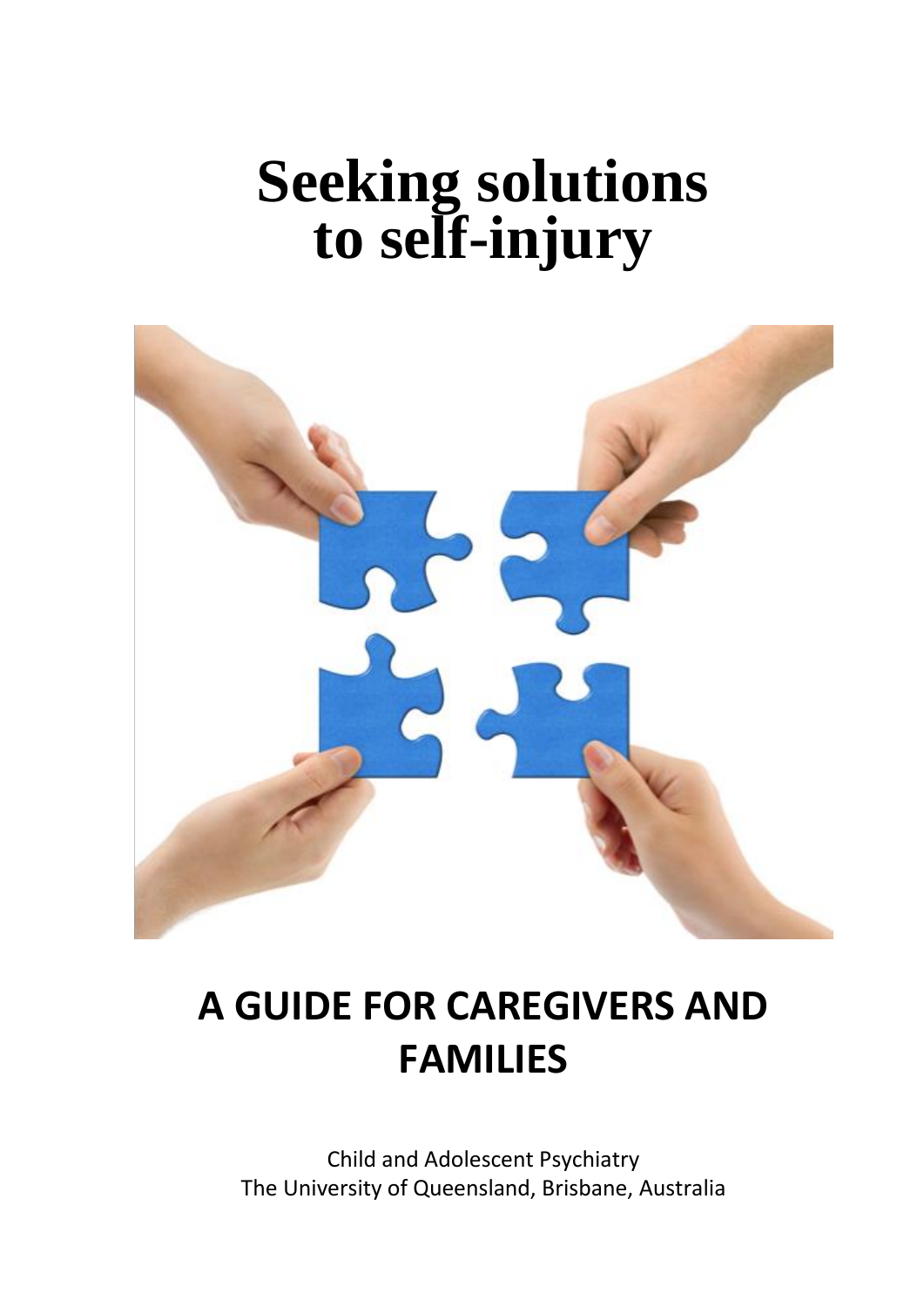#### **SEEKING SOLUTIONS TO SELF-INJURY A GUIDE FOR CAREGIVERS AND FAMILIES (THIRD EDITION)**

#### **COPYRIGHT INFORMATION**

This guide is copyright (Family Concern Publishing © 2019) and may not be copied without written permission.

However, this book was developed primarily as a self-help guide or manual for parents and guardians. Extracts may be used in the consulting room, for teaching purposes, in group discussions, or in formal lectures. Acknowledgement of authorship and copyright should be given.

Martin, G., Hasking, P., Dawkins, J., Swannell, S. & McAllister, M., (2019). *Seeking solutions to self-injury: A guide for caregivers and*  families. 3<sup>rd</sup> Edition. Child and Adolescent Psychiatry, The University of Queensland, Brisbane, Australia.

ISBN 978-0-9875603-4-6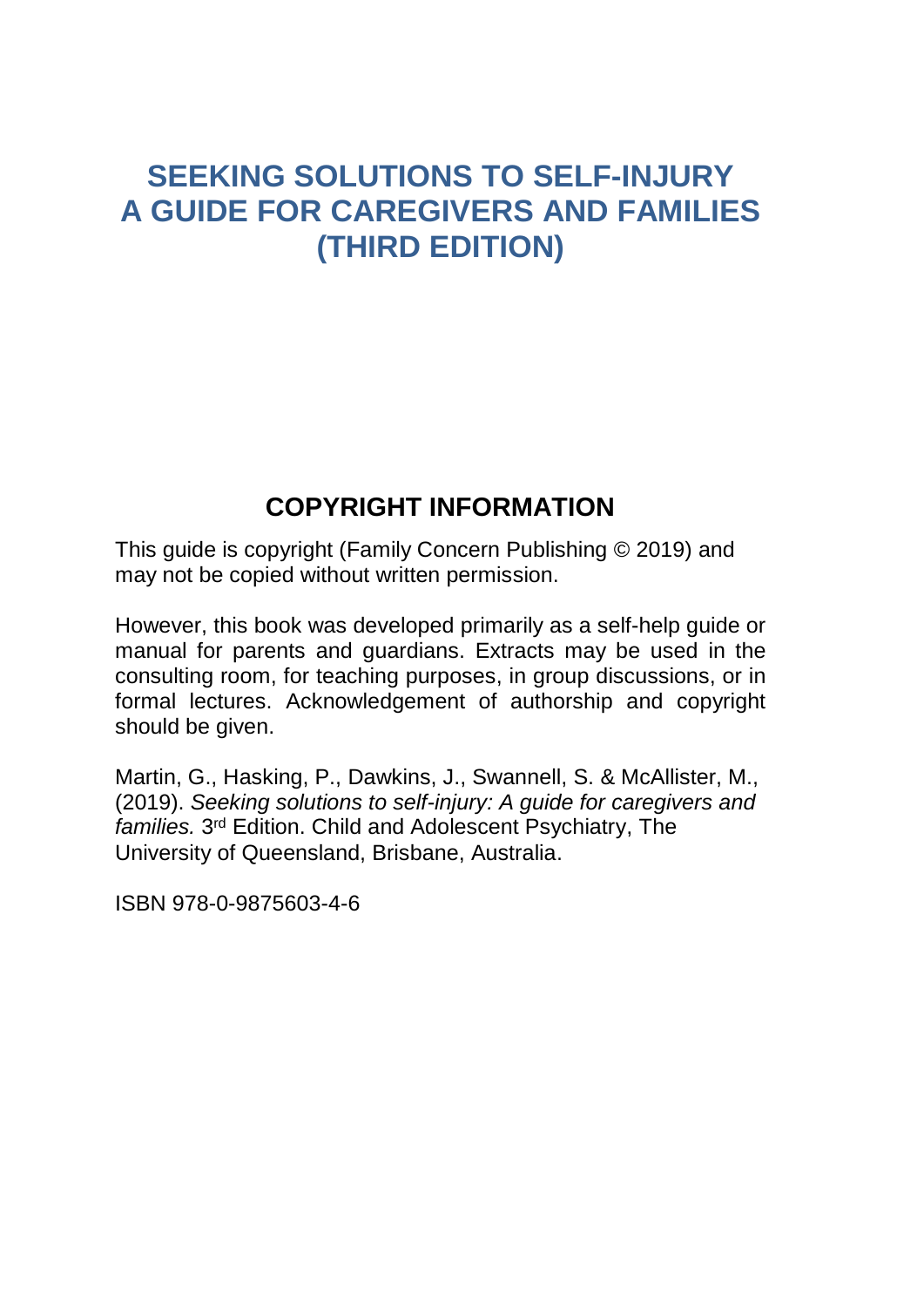#### **CONTENTS**

| 1.  | What is this booklet all about?         | 1              |
|-----|-----------------------------------------|----------------|
| 2.  | What is self-injury?                    | $\overline{2}$ |
| 3.  | Who is likely to self-injure?           | 3              |
| 4.  | Why do people self-injure?              | 5              |
| 5.  | How do I know if my child self-injures? | 12             |
| 6.  | What do I do if my child self-injures?  | 15             |
| 7.  | How to talk about self-injury           | 18             |
| 8.  | Self-care                               | 19             |
| 9.  | <b>Seeking Solutions</b>                | 20             |
| 10. | What might help to prevent self-injury? | 22             |
| 11. | Getting help                            | 23             |
| 12. | Realistic expectations for recovery     | 27             |
| 13. | A note about self-injury and suicide    | 28             |
| 14. | Useful resources                        | 29             |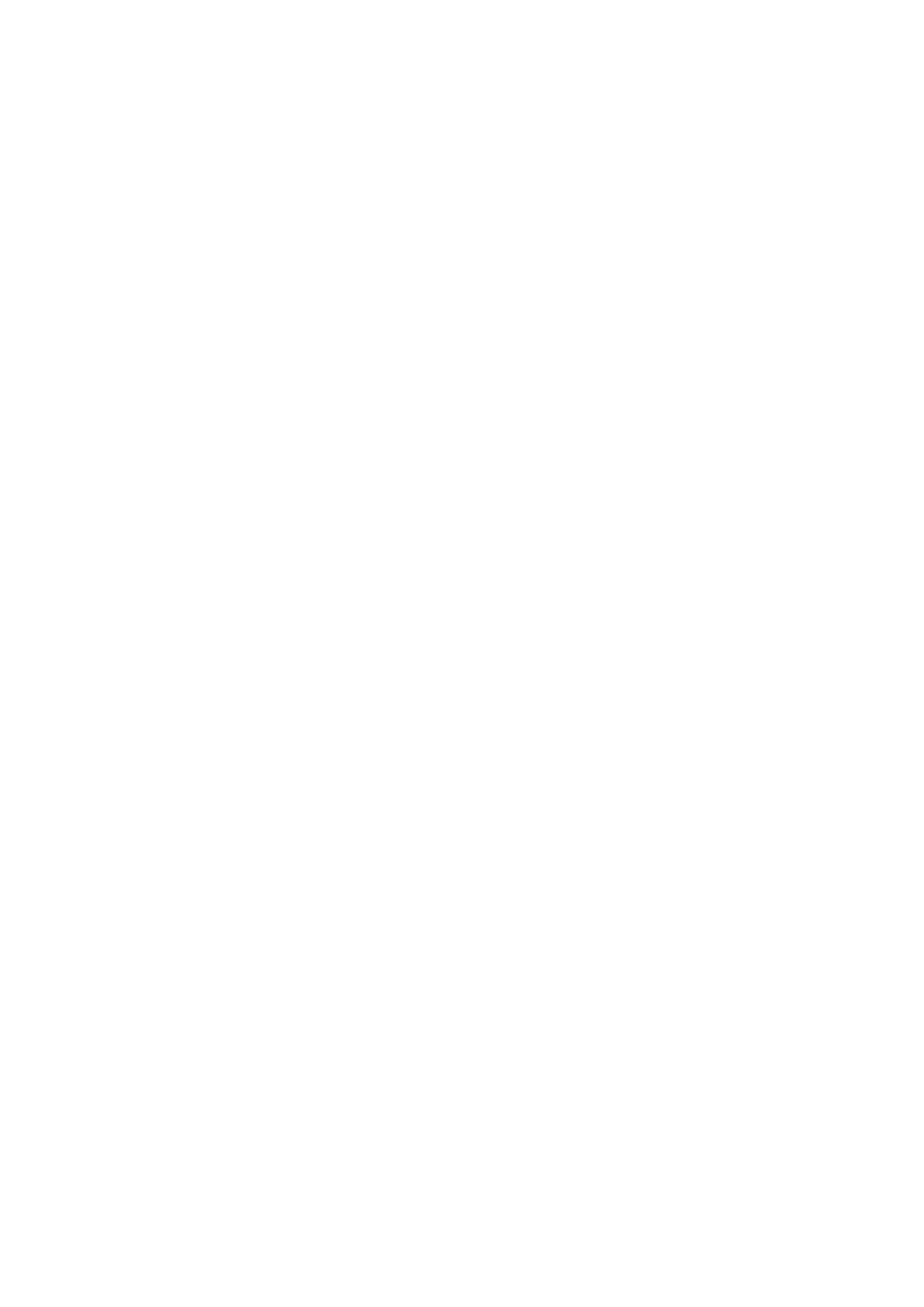#### **1. WHAT IS THIS BOOKLET ALL ABOUT?**

- *Do you suspect a young person in your family selfinjures?*
- *Are you confused about why someone would self-injure?*
- *Are you concerned about a young person in your family who self-injures?*
- *How can you help young people who self-injure?*

Self-injury is a confusing behaviour, and it can be really worrying when someone you know self-injures. This guide is based on our best understanding of the current available international literature, and a large number of our own research studies over many years. In preparing the guide we consulted families, health care professionals, and parents of young people who self-injure, as well as the young people themselves. We believe we have gained a good understanding of self-injury, and what young people want from people who care about them.

The guide was developed to help parents/guardians and families understand self-injury, and to find some effective ways to intervene. It explains self-injury and provides some useful tips and resources for caregivers and family members. We hope you benefit from the information we have provided.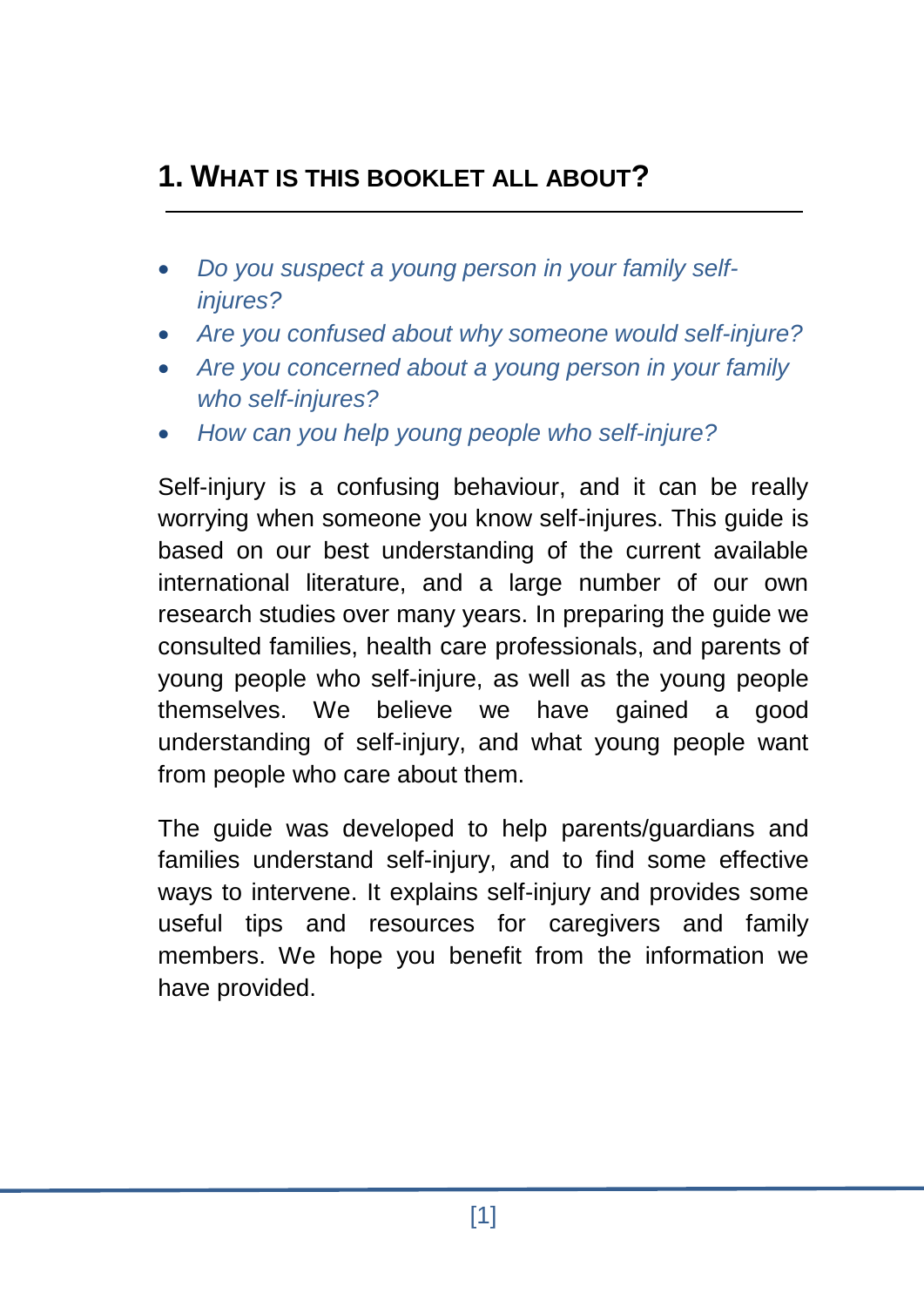## **2. WHAT IS SELF-INJURY?**

Self-injury is a term that can mean different things to different people.

- *Deliberately hurting the self*
- *Deliberate self-inflicted damage to body tissue without wanting to die (that is, what is known as Non-Suicidal Self-Injury or NSSI)*
- *Deliberate self-harm (DSH) is a term also commonly used to describe self-injury, but also includes behaviours with the intention of ending one's own life (i.e. 'a suicide attempt')*

What we write about in this quide is self-injury with no wish to die (that is, NSSI). We do **not** include drug use, alcohol abuse, anorexia or bulimia as self-injury; although we understand it can be argued they are forms of self-abuse or self-injury.

Our focus is primarily on damaging the outside of the body to relieve unwanted emotional experiences. This may include cutting, scratching, burning, hitting a part of the body on a hard surface, or deliberately interfering with wound healing. We also include swallowing of objects or chemicals to damage the body, as long as it is clear that it is not a suicide attempt.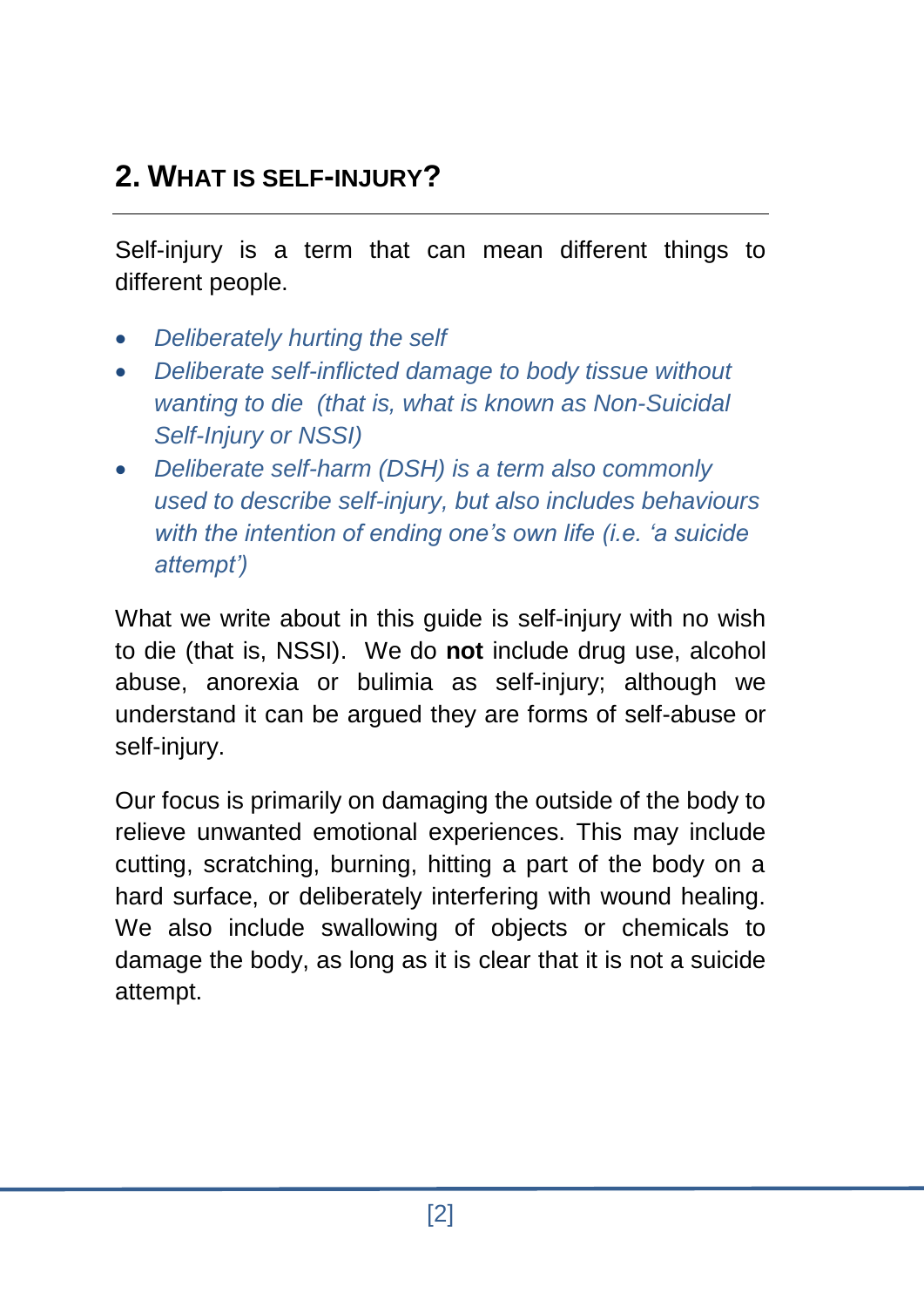## **3. WHO IS LIKELY TO SELF-INJURE?**

There is no particular "type" of person more likely to selfinjure. While people who self-injure tend to begin as an adolescent or young adult, our research shows that adults *and* older people also self-injure. People of all genders, social status, and cultural backgrounds self-injure.

An important fact is that you don't have to have a mental illness to self-injure. However, the Royal Australian and New Zealand College of Psychiatrists has produced guidelines that identify people who may be *at more risk* of self-injuring, including:

- People under stress or in crisis and those who have selfinjured before
- People diagnosed with mental disorders (e.g. anxiety, depression)
- People who misuse alcohol or other substances
- People who have experienced childhood trauma or abuse
- People who have a debilitating or chronic illness

The risks themselves *do not cause* the problem. Rather, each one contributes to an increased possibility of self-injury occurring in the first place, or of self-injury being repeated.

This leads us to the idea that if you are able to help a young person with problems that seem to be contributing to selfinjury, then they may not feel that they need to use selfinjury to help them or they may use it less often.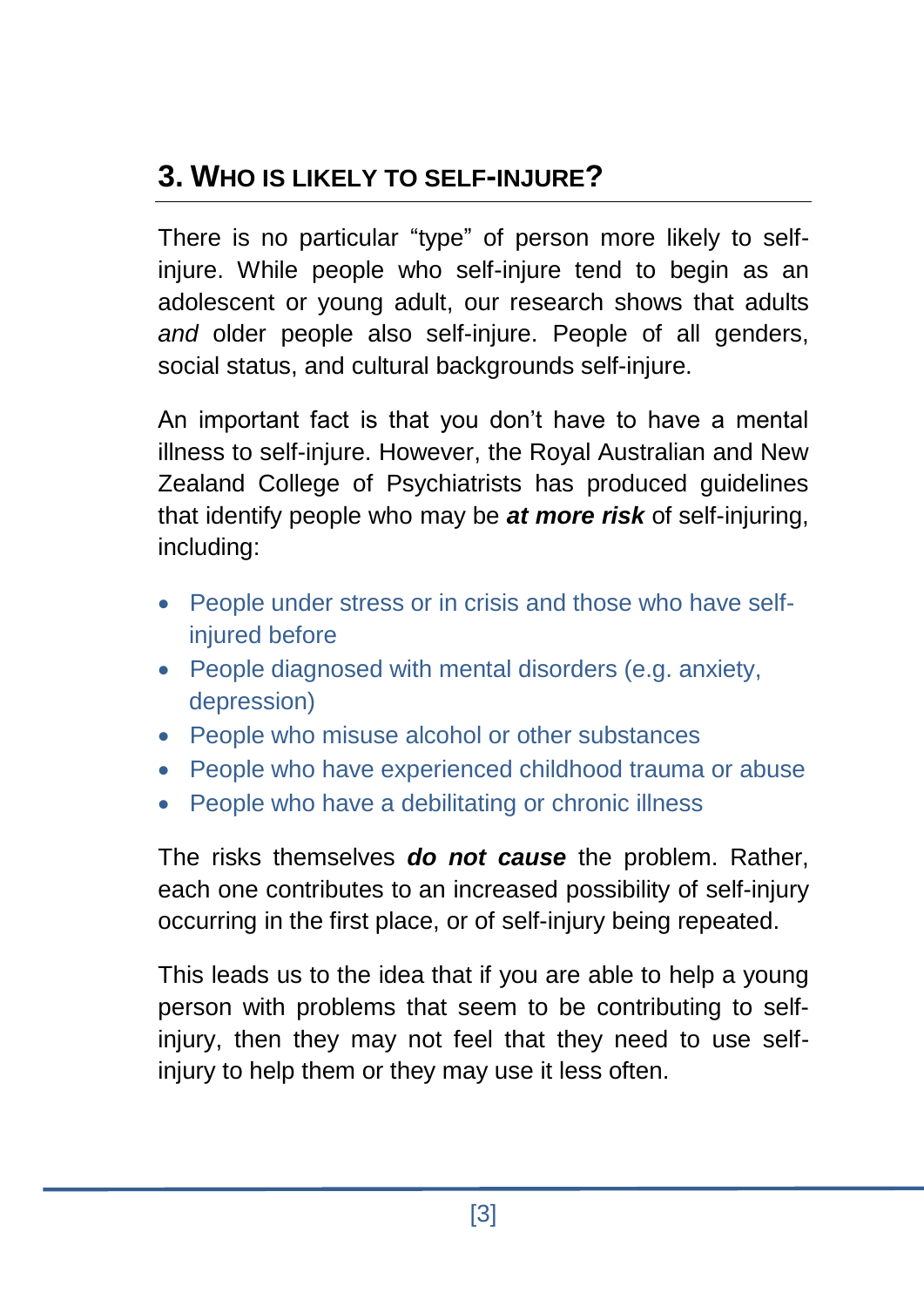Perhaps what is more important is to discover *what protects* young people from needing to self-injure in the first place, or *what may reduce the likelihood* of self-injury, or perhaps reduce the likelihood of repetition or increasing severity.

We do know that 'supportive family and friends' is the most common reason given by those who manage to reduce selfinjury. When people feel 'connected' (that is not 'isolated'), and know they can phone someone they trust to talk things through without them getting upset, this can reduce the need for self-injury. This is likely to be even more true of family members. Being part of a caring group, with shared goals, and where you gain some sense of meaning, can be helpful in reducing self-injury.

It is important to remember that self-injury does not look the same for everyone. If you find out that someone you love is injuring themselves, it is important to find out what is going on for them. Each individual is different and this will mean that self-injury, and recovery, will look different for everyone.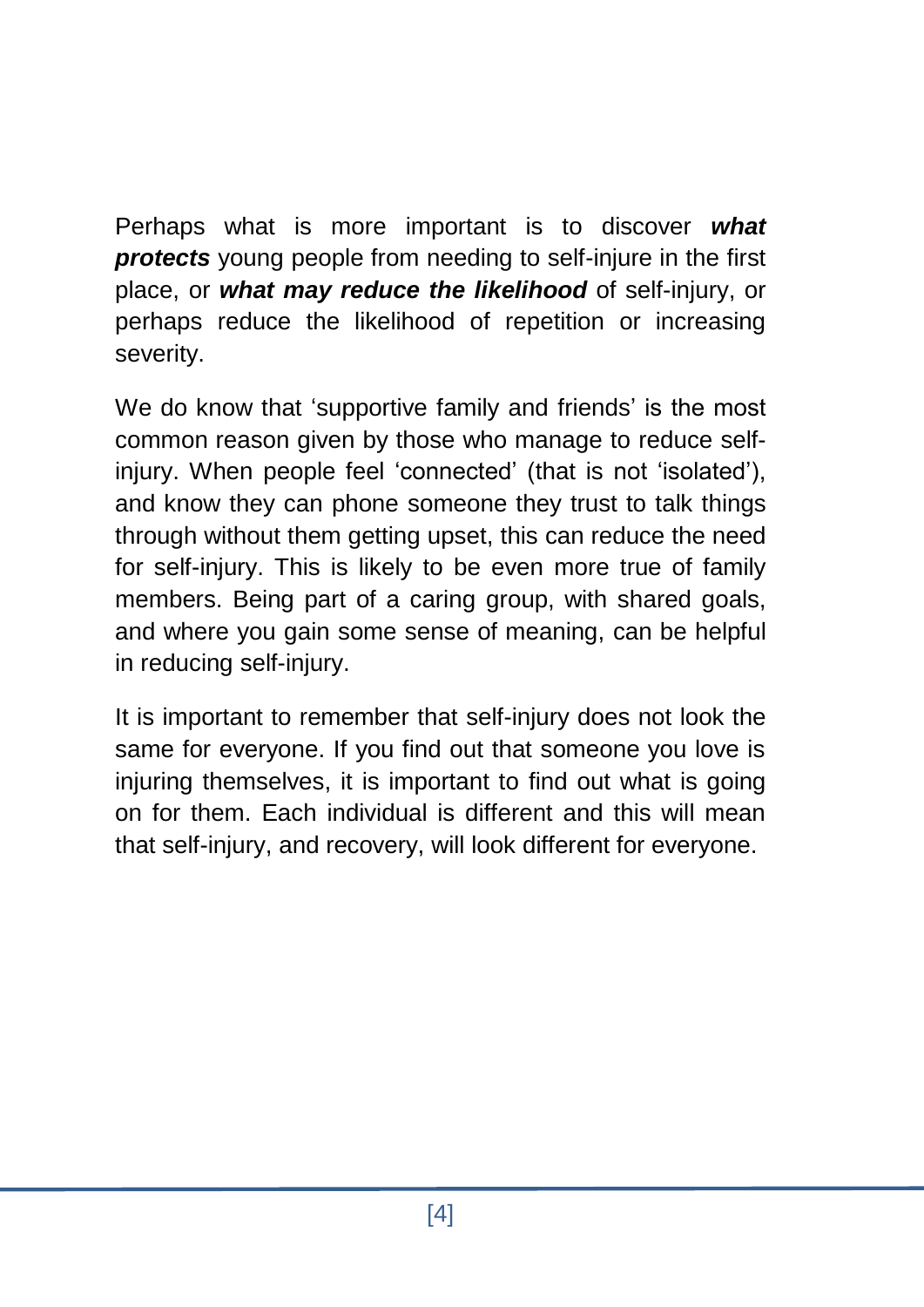### **4. WHY DO PEOPLE SELF-INJURE?**

Self-injury is relatively common. Our recent research has shown that about 1 in 5 young people have self-injured at some time, as have at least 5% of adults (over 25 years old). The research also found many reasons someone might selfinjure. These may include:

- *Releasing unbearable mounting tension*
- *Relieving feelings of aloneness, alienation, hopelessness or despair*
- *Combating desperate feelings or thoughts*
- *Getting rid of anger or rage*
- *Self-punishment*
- *Attempting to feel alive again*
- *Regaining a sense of control*
- *Self-soothing*
- *Confirming personal boundaries and a sense of self*
- *Communicating with others*
- *Expressing conflicting ideas that feel confusing*
- *Controlling dissociative states, where the person is trying to bring themselves back to reality*

But you must not jump to conclusions. Always ask the young person what best describes what they are going through.

We think this model can be helpful in understanding selfinjury. The diagram describes how a person can get into a cycle of self-injury.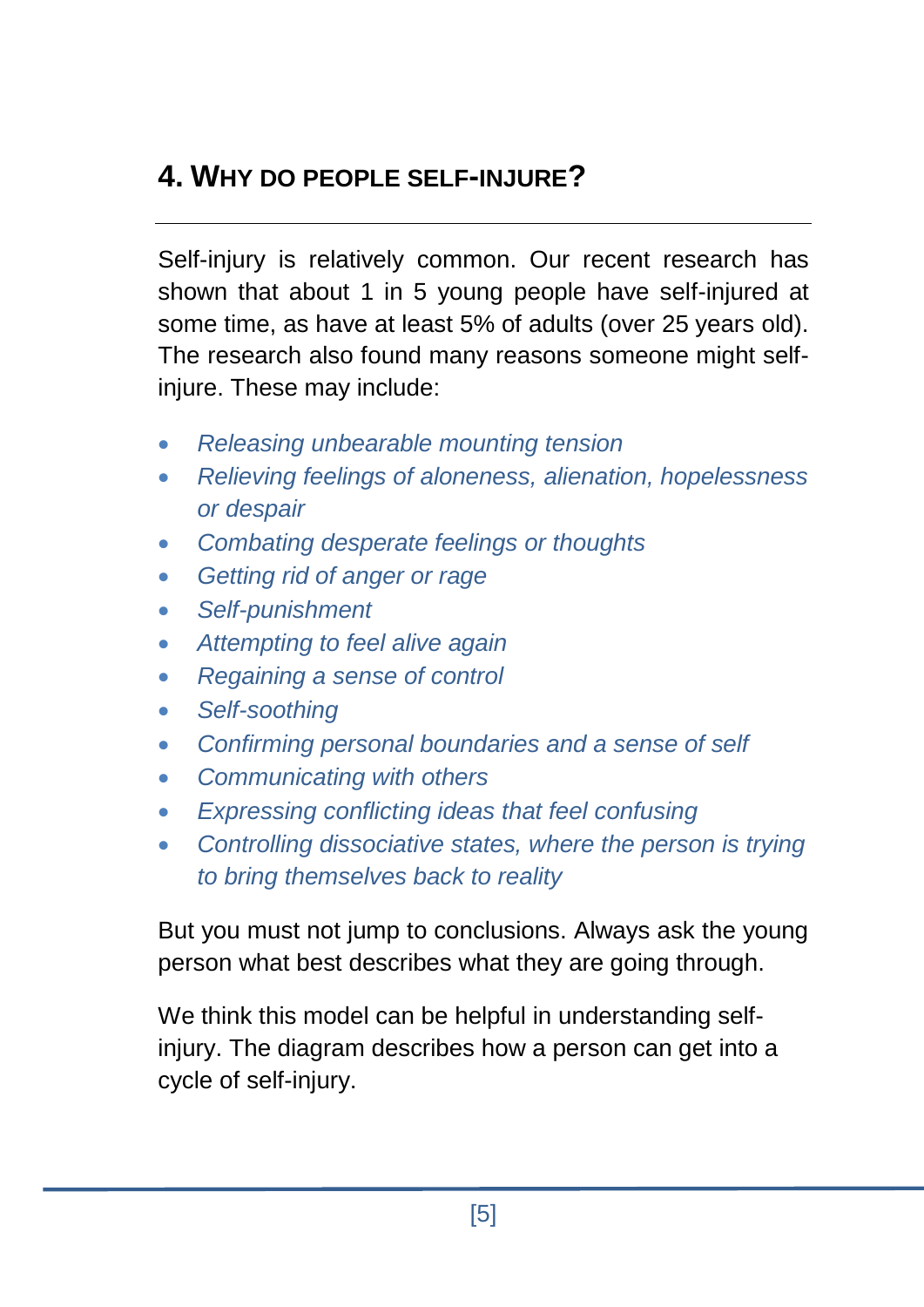

Chapman, A.L., Gratz, K.L. & Brown, M.Z. (2006). Solving the puzzle of deliberate selfharm: The experiential avoidance model. *Behaviour Research and Therapy* 44, 371-394.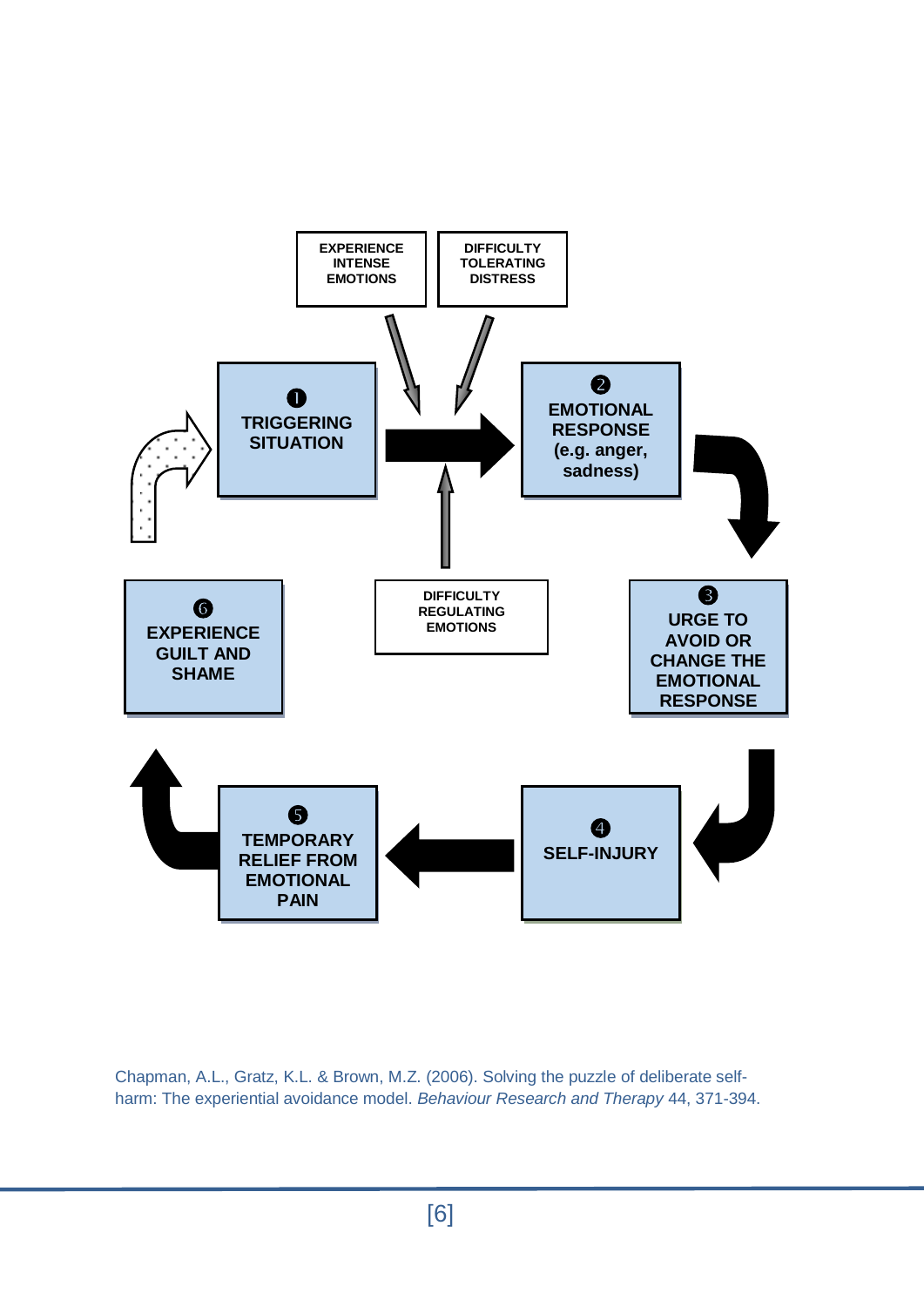- 1. The cycle begins with a new event or 'trigger', (often involving feelings of loss, rejection or abandonment). This may remind the person of an old problem. The upset feelings may be automatically unbearable, or may increase over time, despite attempts to avoid them. For some people, there is emotional and psychological numbness.
- 2. The emotional pain or numbness becomes intolerable
- 3. Other ways to reduce the emotional pain fail, and though attempts may be made to avoid self-injuring, a critical level is reached and the urge to self-injure (having maybe appeared to work in the past) becomes the 'only alternative'.
- 4. After self-injuring people often experience an initial feeling of relief, but this is usually short lived. Guilty thoughts creep in, and friends and family may be avoided. At this point there may be 'an urge to tell', or even a search for help. If help is not recognised or is actively pushed away or resisted, then the cycle may begin again when another triggering situation arises.

Self-injury occurs for a number of different reasons. Many different theories have been proposed to better understand and explain it. These include: biological influences, or differences in how the brain works (perhaps genetic); internal conflicts (arguments within ourselves) about which we are not always aware; old patterns of behaviours that we have learned over time; and influences in our social and cultural environment. These theories are explained a little more on the next page.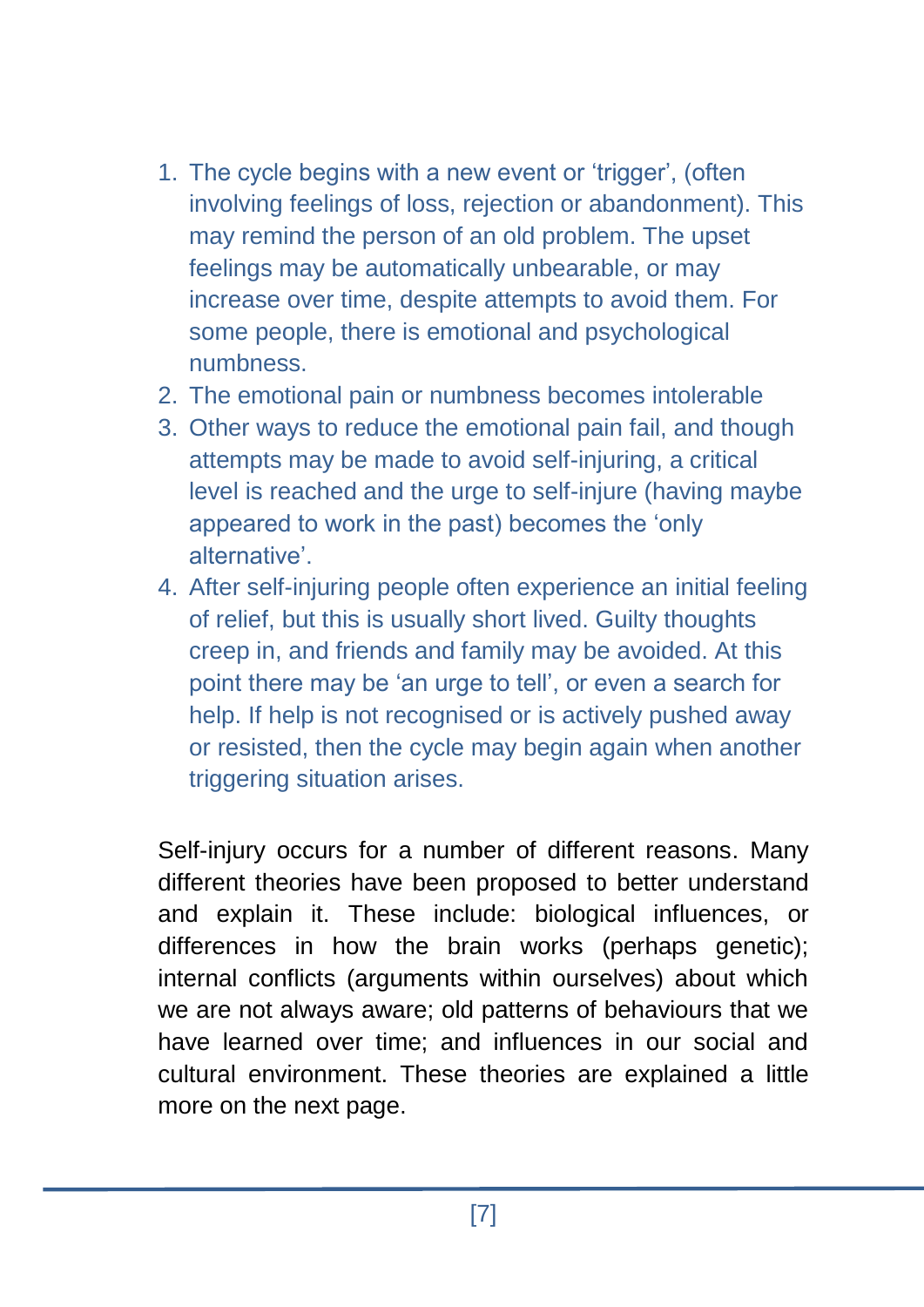**Biological:** Psychological trauma from old painful events in our lives can affect the brain and the body in powerful, subtle and enduring ways. With a sensitised biology, the person may then experience more stress than others in a new situation, or find it difficult to manage their anxiety. Change is possible but means focusing on, or resolving, the earlier trauma, and learning new strategies to manage stress and achieve mind-body balance.

**Psychodynamic:** Some people who have had rough times in their early days ('vulnerable' individuals) may experience a new situation which reflects an old family pattern or personal experience (i.e., they relive the original problem). They react as they did in the past, just automatically. Hidden old tensions in the mind, old anxieties, and old patterns of behaviour can be difficult to identify, difficult to bear and difficult to sort out. These 'vulnerable' individuals may have an increased need for self-soothing to calm down. Sometimes (often initially by accident) self-injury can become a self-soothing mechanism. Change here is focused on raising awareness about these old internal conflicts and patterns, and finding relief and comfort in safer, less harmful ways of self-soothing.

**Behavioural**: Self-injury can become a learned behaviour. One method which may lead to change is focused on replacing self-injury with alternative coping strategies. The changes are made slowly, bit by bit.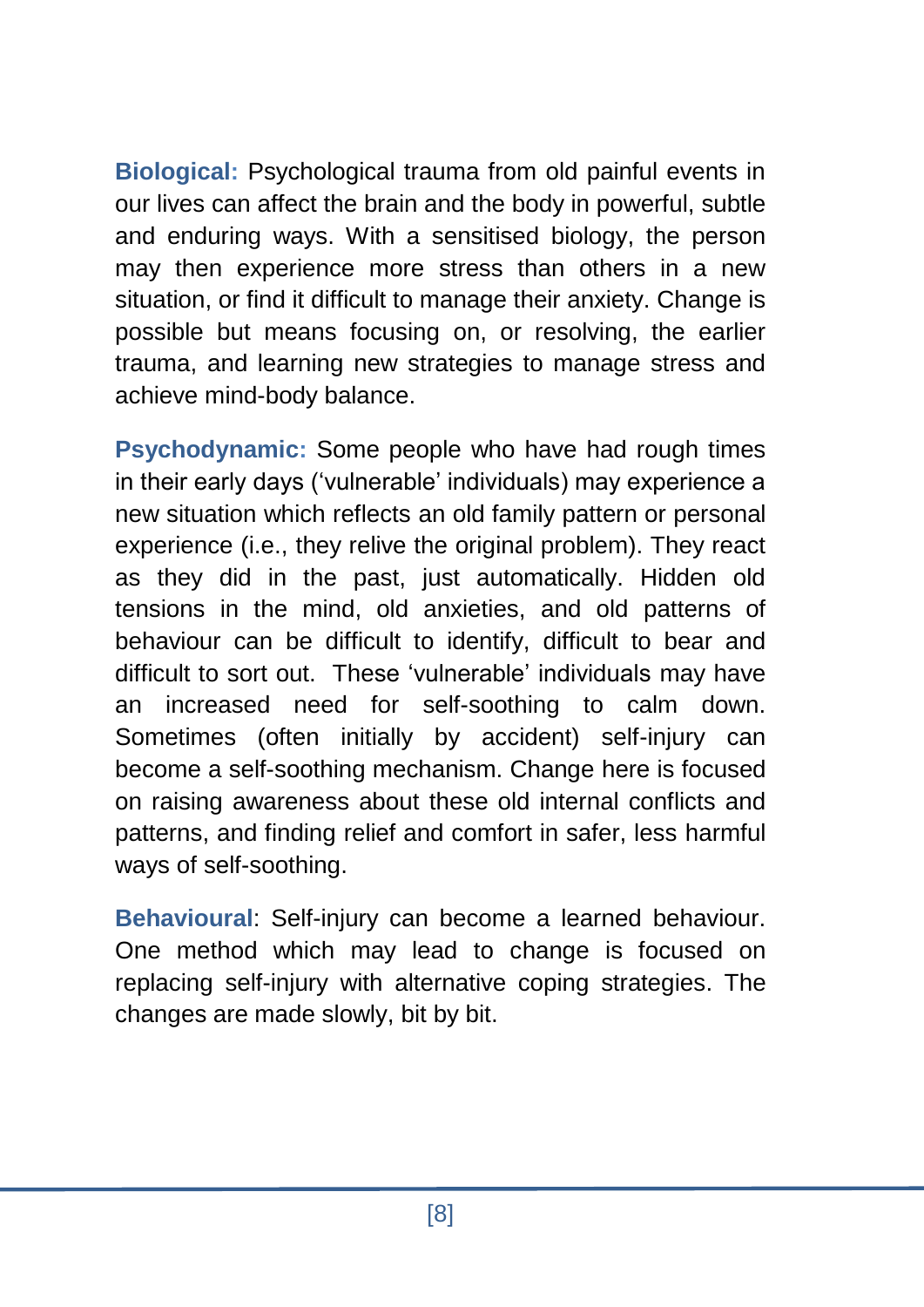**Social and Cultural:** Self-injury is more common in marginalised and oppressed people and cultural groups. Change in this case is focused at a different level - on cultivating a more just society, facilitating release of anger and grief that may be associated with disempowerment, trying to enable the person to find effective power strategies such as through social action.



*"It was an accident that I started. There was this other girl, and she was hurting herself. Her problems and feelings seemed just like mine, and nothing else had worked. So…"*

Perhaps the best way to understand the experience of people who self-injure is to listen to what *they* have to say about it:

- Some young people tell us they really don't know why they self-injure
- Most hide while self-injuring, doing it somewhere private or at a time of day where they feel they will be less likely to be discovered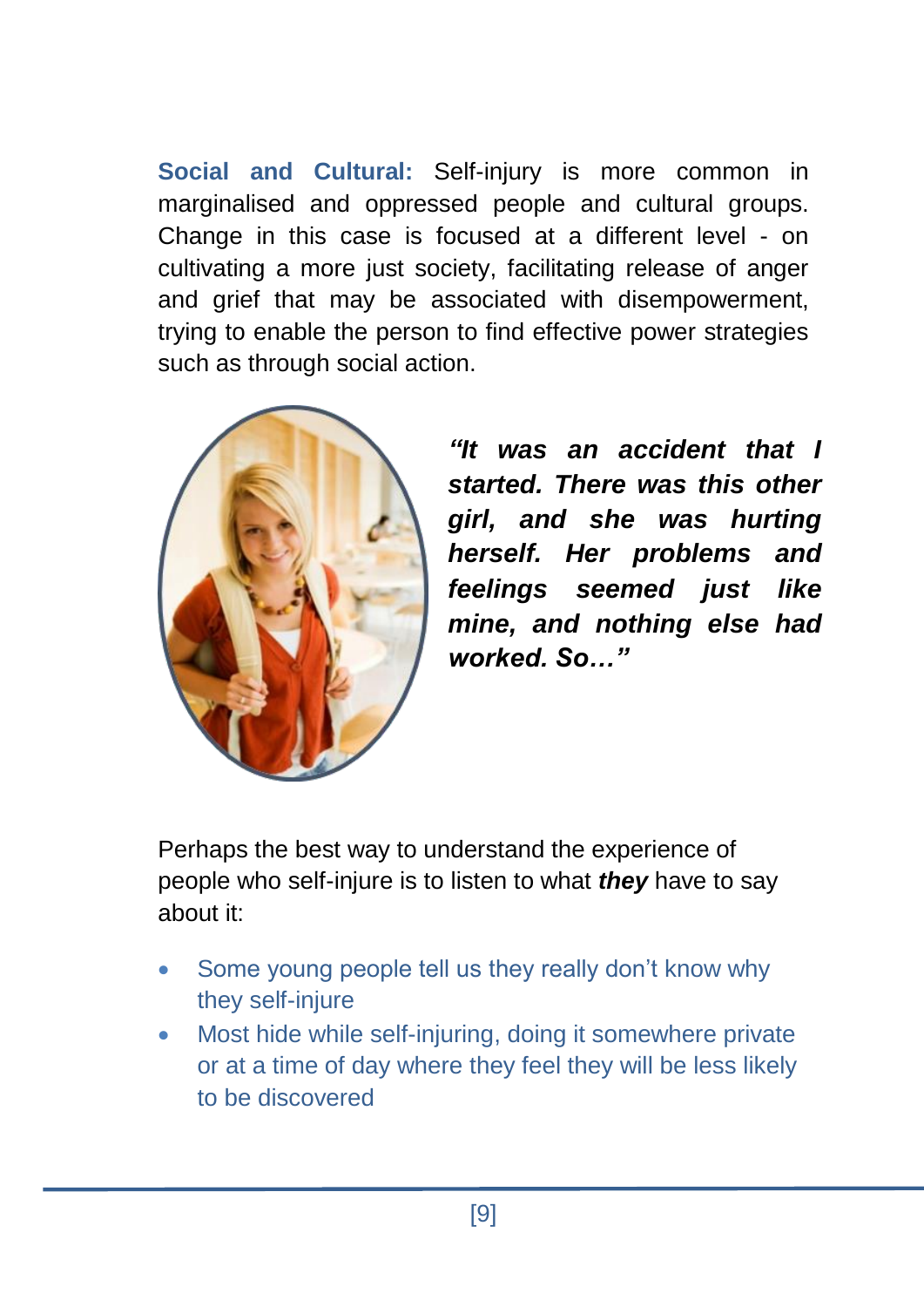- Some say it is an impulsive act; some talk about having a ritualised way of doing it
- Every young person we have talked to agrees that self-injury is not about 'seeking attention'
- Most feel bad in some way before the act of self-injury (e.g.

**"Some people say it's to seek attention. So why am I so careful to hide it all the time?"**

depressed, stressed, angry, memories of trauma), and that everything 'builds up'

- Some talk about feeling no physical pain during the act of self-injury, while others say they need to feel the physical pain to 'make all the feeling stuff go away'
- Some feel good while cutting; some don't
- Some say the sight of their own blood makes them feel real, where before they felt like they were not part of life
- Some are not able to describe the experience, as if they have switched off during the act
- Many feel release or relief immediately after self-injury, but many also talk about feeling ashamed or even frightened afterwards
- Most cover up their self-injury scars / wounds (e.g. long sleeves in summer, lots of bracelets)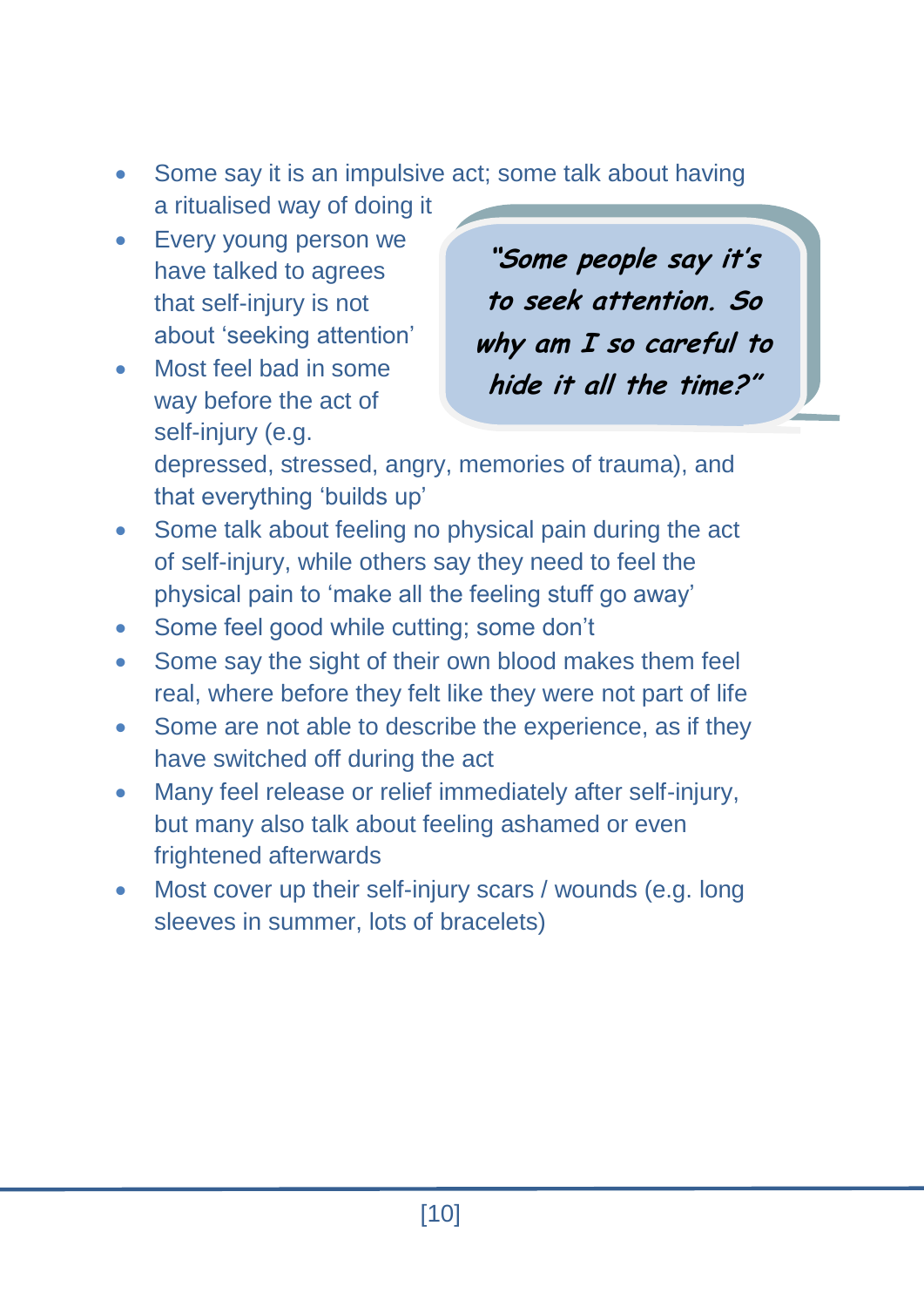*"Sometimes I get so angry, I just need to hit something; the pain over the next few days seems to help me focus on stuff…"*



*"I don't want to keep on doing this, but so far I* 



*haven't found anything else that works. I tried going to a group, but I got scared; I just couldn't tell strangers… They wouldn't understand…"*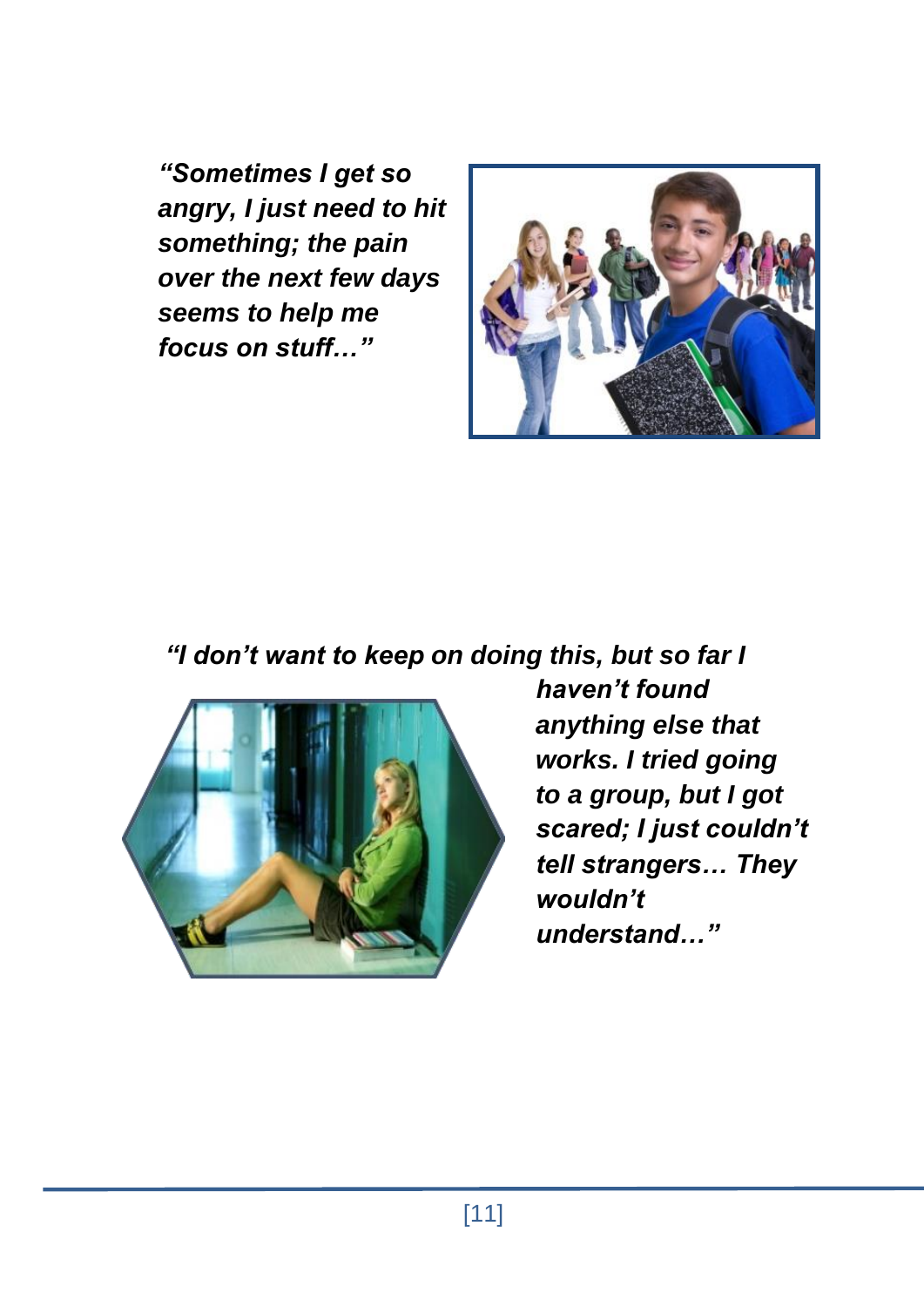## **5. HOW DO I KNOW IF MY CHILD SELF-INJURES?**

It is not always obvious whether someone is self-injuring. However there are some signs that might help you work out whether your child is not coping well. These might include:

- Being withdrawn, more private or quieter than usual
- Not participating in activities they usually participate in
- Mood changes, up one minute down the next
- Getting angry or upset easily
- A history of a significant event (such as breaking up with a boyfriend/girlfriend)
- Not coping well with school work when they have in the past
- Unexplained cuts or scratches
- Covering up parts of the body (e.g. wearing long sleeves on a hot day)

If you are concerned about someone you know, the first step always is to talk with them and offer support. If you feel this is not enough, you should encourage them to talk to someone you know they care about and respect, as well as to a school counsellor/school nurse, teacher, or your local doctor.

Show them the resources at the back of this booklet.

If you are really concerned about them, or worried they may be in danger, you may decide to talk to your local doctor, or your child's school counsellor/school nurse or a teacher.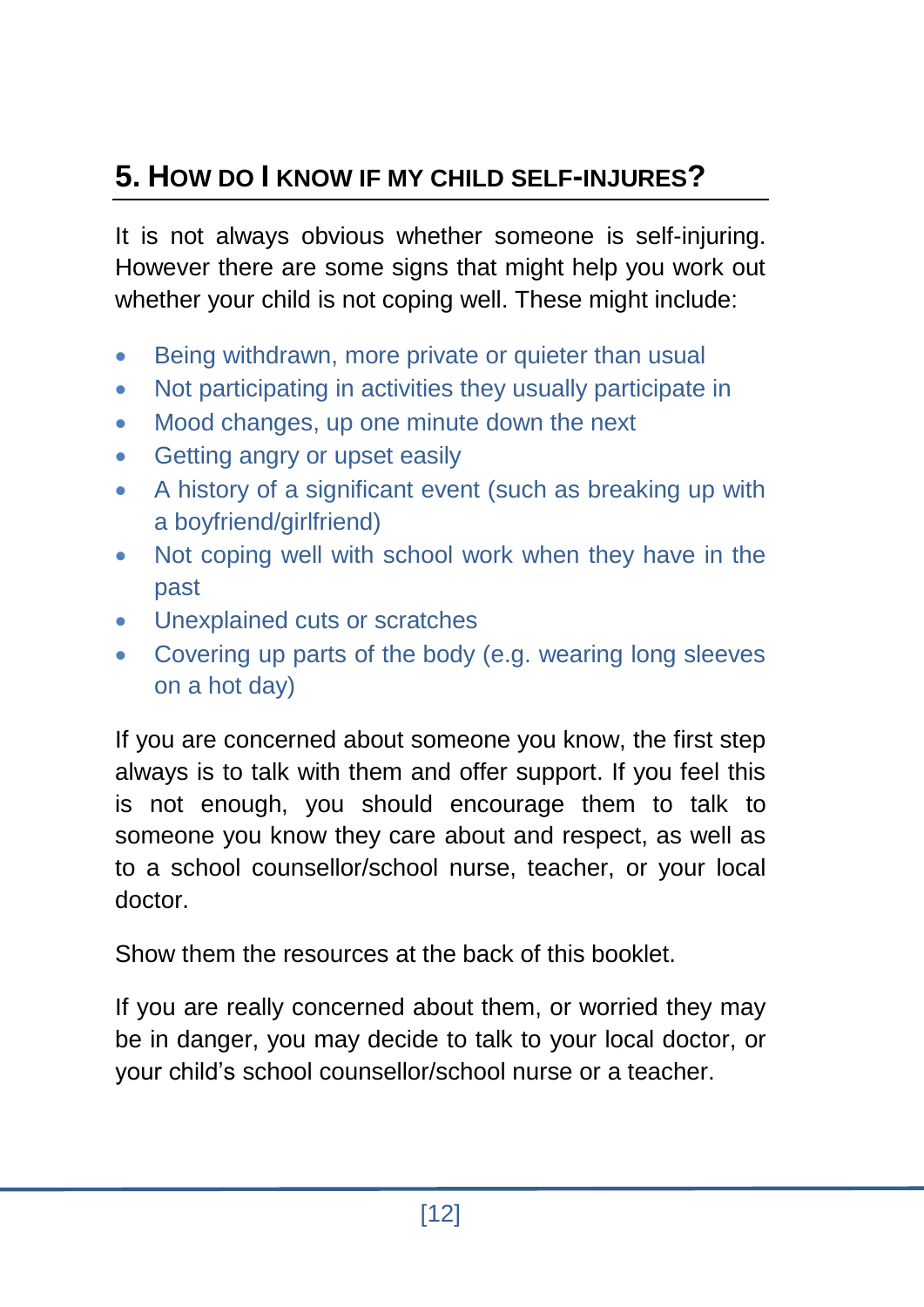## **6. WHAT DO I DO IF MY CHILD SELF-INJURES?**

Self-injury can be frightening and difficult to understand; hopefully the information in this guide is helping you understand self-injury a little better. It is perhaps even trickier to know precisely what to *do* when someone you care about is hurting themselves, so we suggest some practical things you may like to consider.

- Talk openly and honestly with the person; don't hold back or pretend you have not noticed. You may have to choose the right moment for this, and **an aggressive or intrusive approach will not help**
- Try to explore the best understanding you can reach of why they have hurt themselves. You may have to wait for the right opportunity, and **you would not want to explore these things over and over; that is not helpful for you or your child**
- Be understanding rather than judgemental. You have to listen to them, and try to make sense of it from their point of view. **Their life experience may have been very different to your own**
- Whatever previous difficulties you may have experienced together, let them know you are always there if they want to talk, or available for a hug if they feel the need
- Let them express *their* feelings (anger, sadness, frustration etc). Sometimes it is blowing off steam; sometimes there are serious things to be angry about. Either way, 'getting it off their chest' will be really helpful.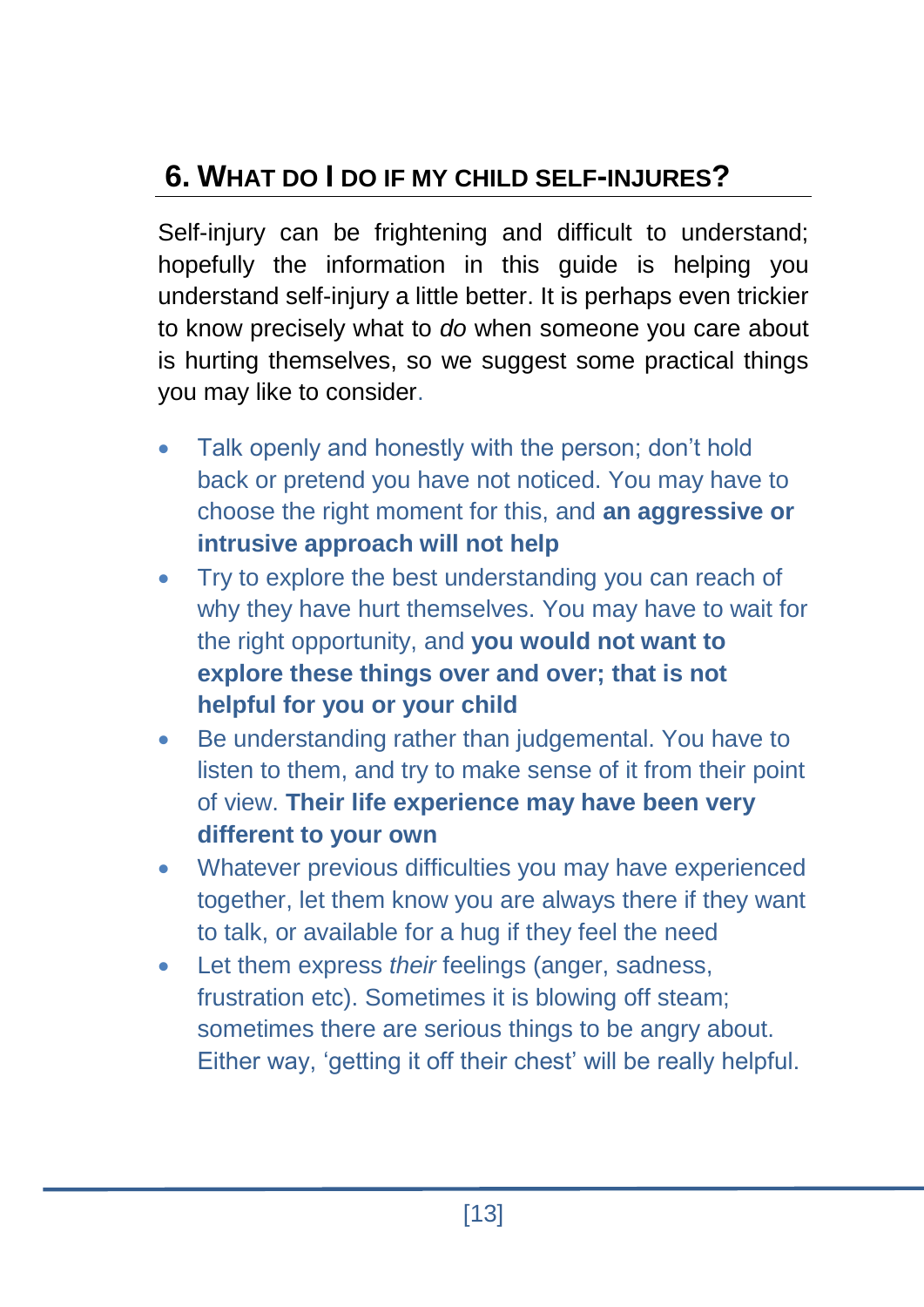- This may be very uncomfortable for you, but if your goal is to really to help things change, then **as an adult and parent/guardian, you may have to put up with the discomfort**
- Offer to go with them to talk to a counsellor, school nurse; it just may help them to take that first step if they want to
- Share the resources at the back of this book

A number of other things have been suggested by people who self-injure. Some of these will work with some people some of the time. They are suggestions…. At least consider giving them a try....

#### *Rituals to replace self-injury*

Rituals, or behaviours that are regularly performed in a set manner, can play an important role in adding meaning to our lives. They help us reflect on how we feel and how we relate to other people.

For some people, self-injury can function as a sort of ritual; a little process you have to complete before you can get on with your day. Finding alternative less damaging little rituals may offer the person an escape from present distress as well as comfort and care. And they may end up with fewer long-term scars!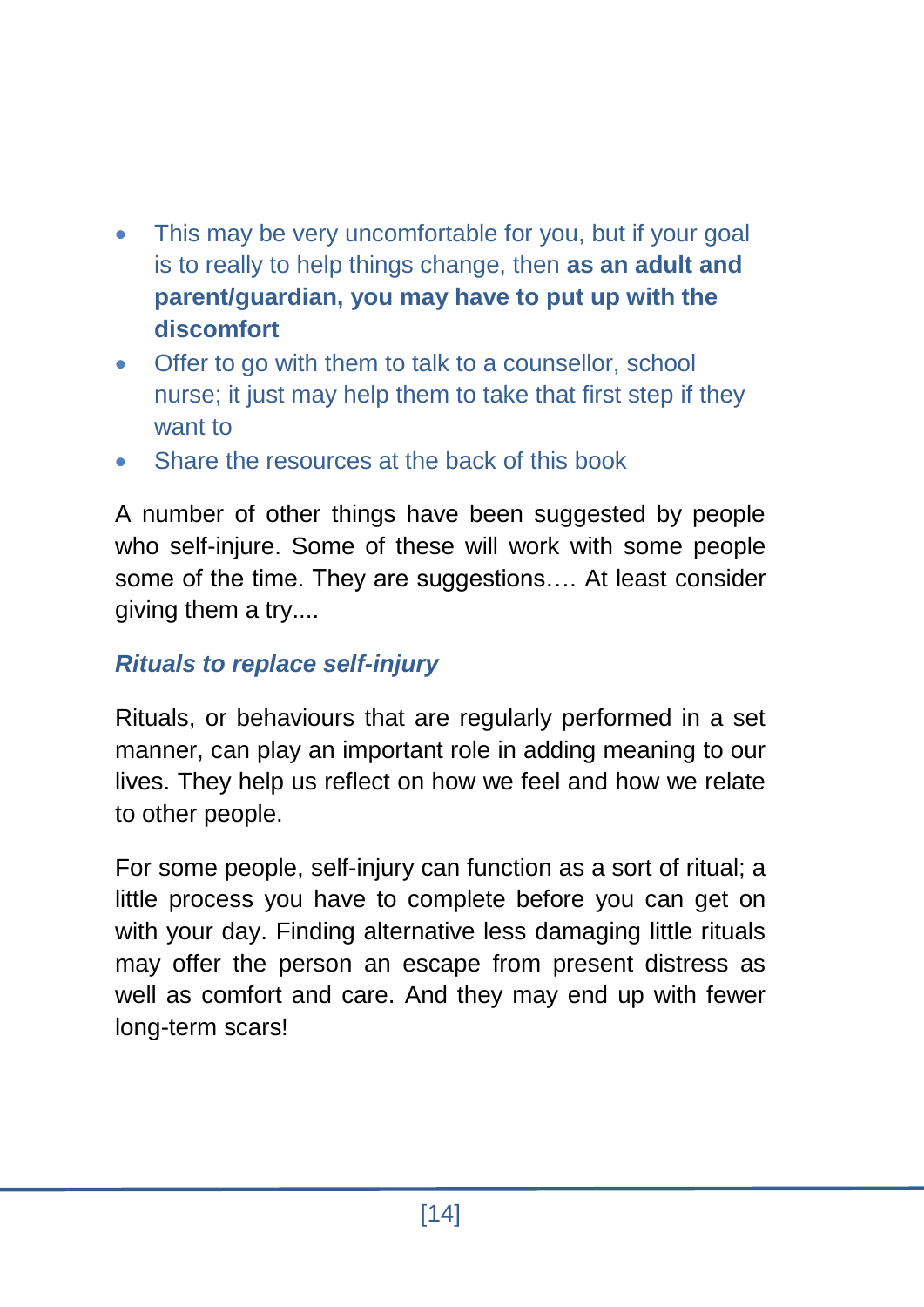#### Here are some examples:

Suggest getting up at dawn, looking out the window, and when they see the first rays of light from the sun, make a promise to achieve something good that day. (OK so which young people get up at dawn? You might be surprised. Anyway, the idea is to help your child start each day with a good promise to their inner self).

Suggest making a ritual of writing letters of forgiveness as a way of putting painful memories to rest or letting things go. Everyone has had times of being hurt by another person and, when we remember them, we usually feel negative feelings, even if it is only "I wish it had not happened". When we forgive someone for their stupidity, destructiveness and anger, it actually does help us. The funny thing is that you can write the letter or email, and not send it, and it still makes you feel better. Try it for yourself.

Suggest making a time capsule (an old biscuit tin for instance) filled with things that belonged to the old self (the one that was really hurt in the bad old days) and then performing a ritual of burying the capsule deep in the back yard. You can think of it as a permanent burial of old stuff. When your young person is well, there is always the option of digging it up and sorting through again; then they can rebury it with new stuff if they want to.

Suggest holding a tree-planting ceremony to celebrate the start of a new chapter in life. Again, how many young people have an interest in gardening or might get out there and do this? Don't know. But the idea is that they are planting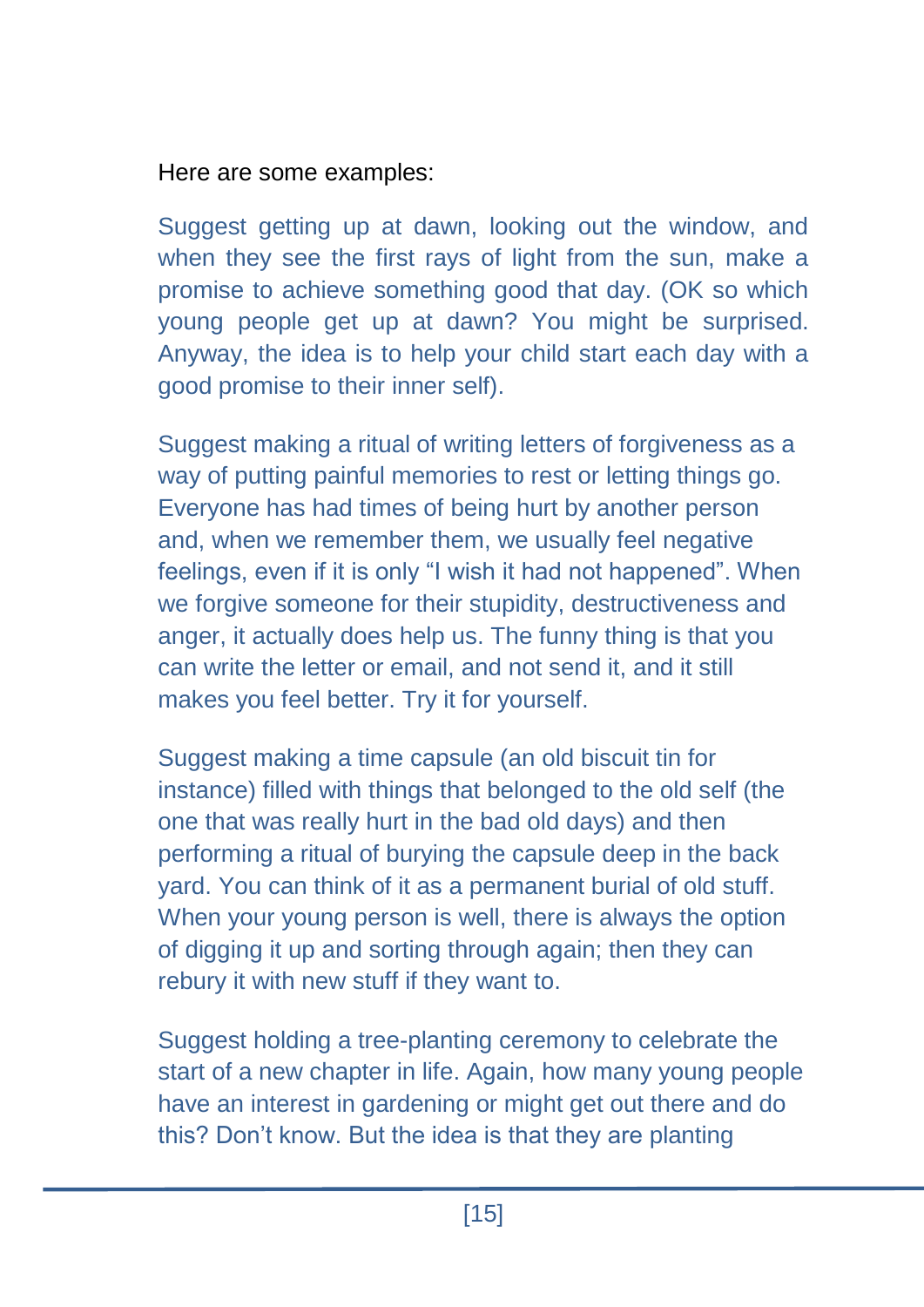something little and new that will grow day-by-day, year-byyear (yes, you may have to water it). Each day they look, it will symbolise that new start in their life growing inch-by-inch, flower-by-flower.

Suggest keeping a diary, to fill in the good, the bad and the ugly. (You may have to promise never to search for it, or ever read it by accident. You must treat this as a very private and secret process – i.e., none of your business).They could draw, scribble, and add photos. For special words they could use codes that other people would not understand (even if the diary were to be read).

Help them to make a special healthy lunch for school or work or Uni each day. Eating healthy will provide more energy and anyway it tastes better. Make sure they treat themselves with something special once in a while...

#### *Strategies for coping with self-injury*

If you read other books or advice manuals, or look up selfinjury help sites on the Internet, you will find lists like this one. Sometimes young people look at the list, and immediately go "Duh! I would never do that!" or "That couldn't possibly work…". When we spoke to all the young people we know, it was clear that some things work for some people, some of the time.

We don't claim that they will work, or that your young person will react kindly to the suggestions. However, encourage them to try each one, before either of you dismiss it…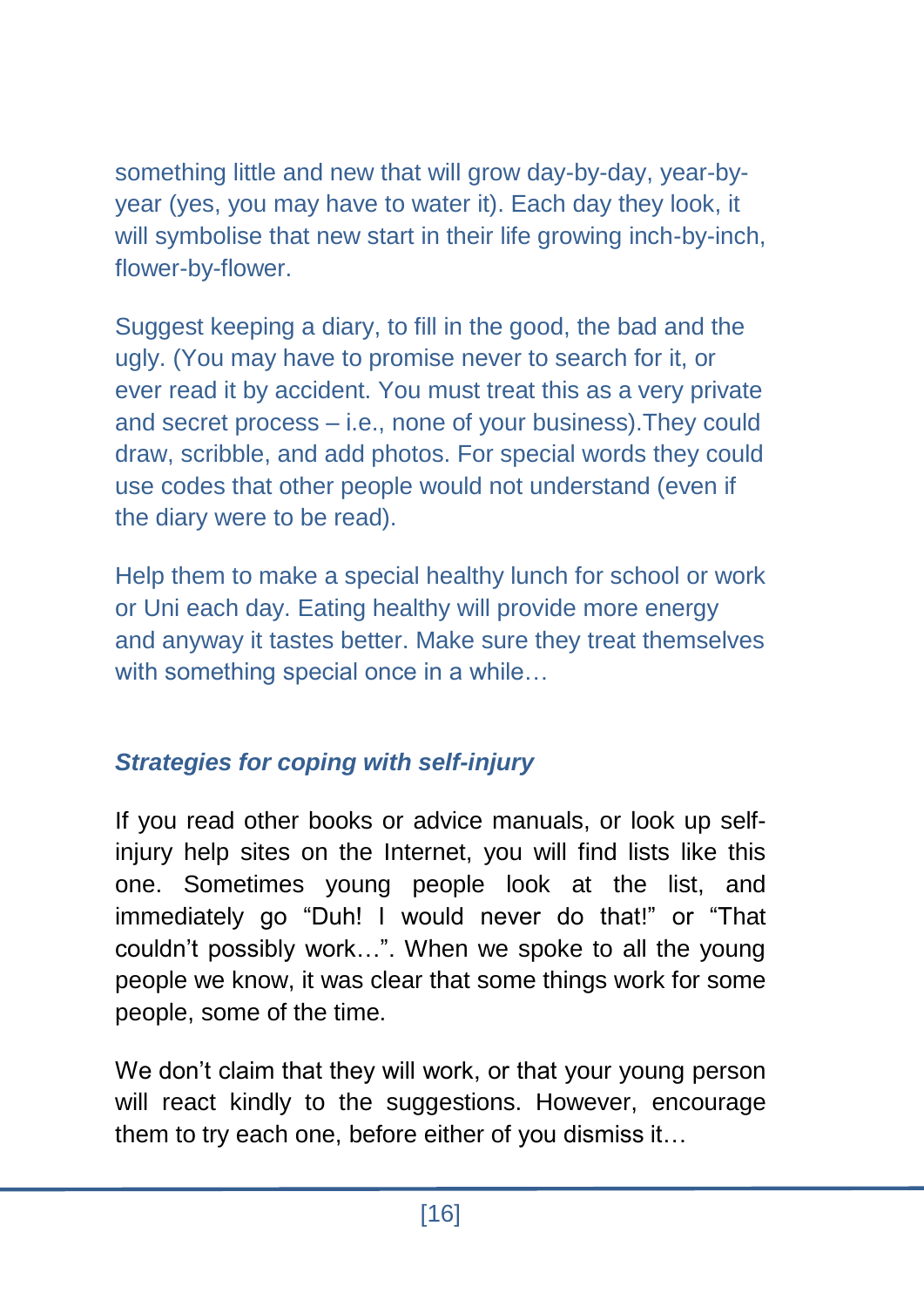- *Take a deep breath and count to 10…*
- *Wait 15 minutes before self-injuring…*
- *Provide a distraction by going for a walk, watching TV, talking to a friend*
- *Think through all the things that are really important - (a pet, special friends, or a new sleeveless top they want to buy)*
- *Spend some time thinking about all the things that makes them feel special, or that gives their life meaning*
- *Write in a journal, draw, or express feelings in another way*
- *Think about something positive that happened in the last week, and try to work out how to get it to happen again*
- *Practice relaxation exercises, breathing slowly*
- *Have a good cry*
- *Put on music and dance and/or sing*
- *Focus on the moment and how they are feeling right now; keep at it till the bad feeling goes away (it will!)*

Some of these may need special training in relaxation or 'mindfulness', and are part of a number of therapies.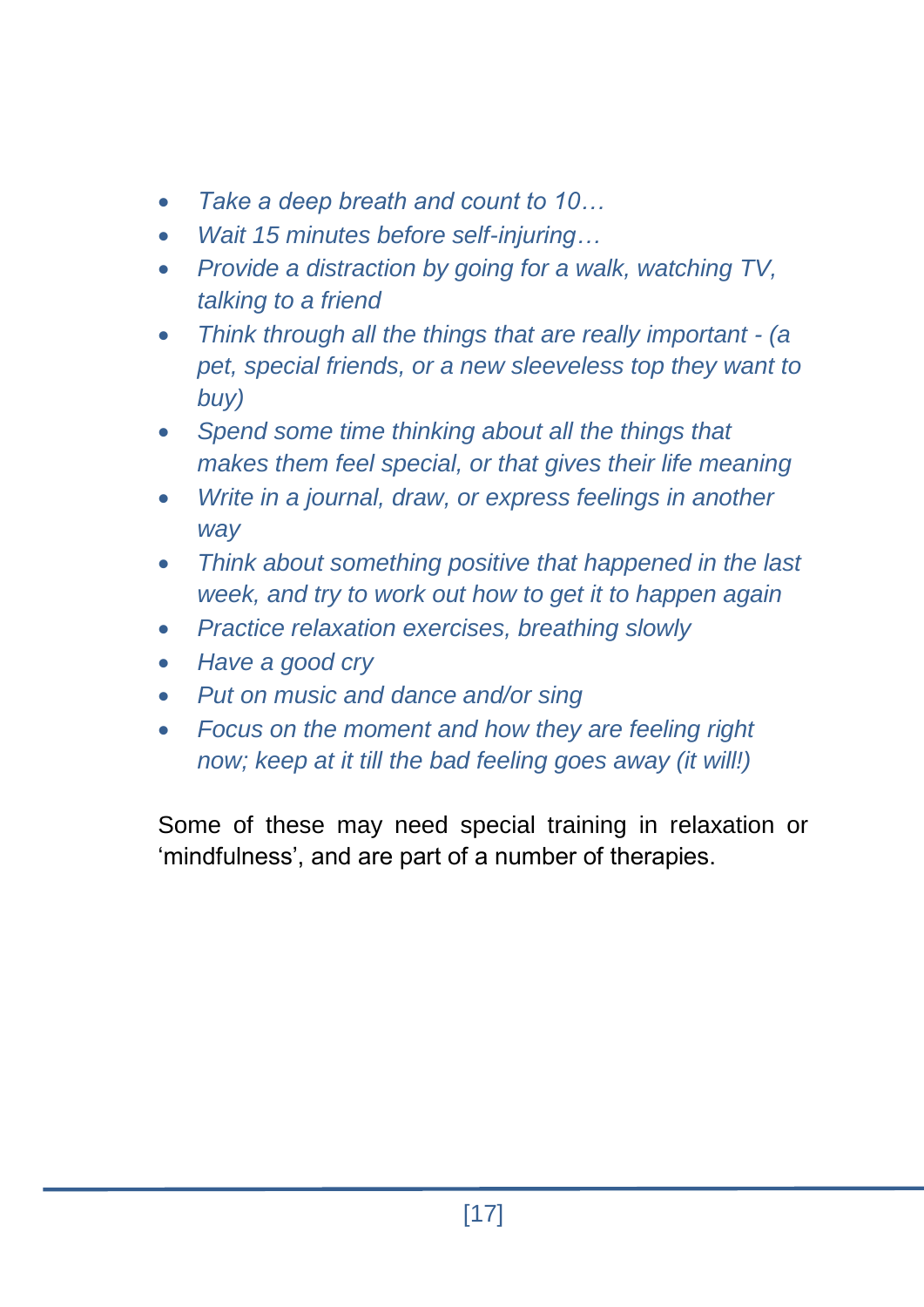## **7. HOW TO TALK ABOUT SELF-INJURY**

It is important to choose the right time and place to speak to your young person about your concerns they may be selfinjuring. Be sure that it is at a time when you are both feeling calm. Being in a place that is private and comfortable is also important, so that other people do not over hear your conversation. Make sure to ask whether your young person is ok with you asking about their self-injury.

When talking with your young person about self-injury, try to be respectful, open-minded, curious, wanting to understand what self-injury does for them. Be sure to respect and accept what your young person has to say. Do not be intrusive, accusatory, or use ultimatums (for instance, don't say: "If you don't stop I will… ). Use a calm tone and reassure your young person they will not be punished for self-injury. These ideas will be helpful in opening up the conversation.

Supporting your young person may require several conversations. Your young person may not want to talk to you or answer your questions, and that is ok! You can still let them know about your concerns and tell them you understand how difficult it is to talk about difficult topics.

The following websites have information and guides to help caregivers speak to their young people about self-injury:

[www.self-injury.org.au](http://www.self-injury.org.au/)

[www.sioutreach.org](http://www.sioutreach.org/)

[www.selfinjury.bctr.cornell.edu](http://www.selfinjury.bctr.cornell.edu/)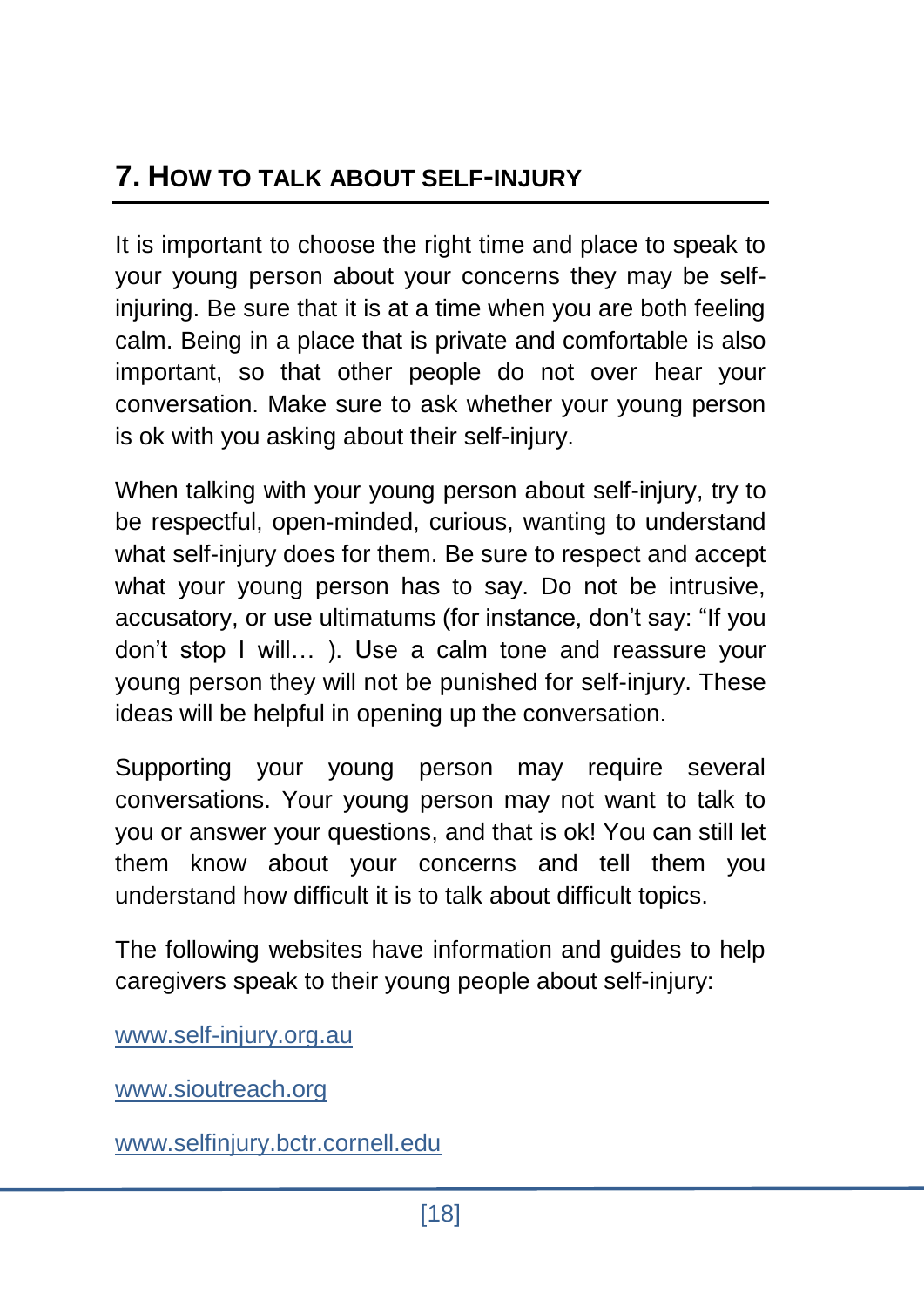## **8. SELF-CARE**

Finding out that a young person in your life is engaging in self-injury is distressing, as is supporting them through recovery. It is common for caregivers to feel anxiety, guilt, and worry when they find out their child self-injures. Some report physical complaints like headaches, stomach aches, and lack of sleep. While you may be focussed on helping your loved one through their distress, it is important that you also take care of yourself.

Be sure that you have your own support system in place. Having friends, family, or a partner to talk to can help you through some difficult times. However, forward disclosures (i.e., telling other people your child self-injures) are best done with the consent of your young person. You may also feel that you would like to seek professional help for you as well. This can be helpful for yourself, and to model to your young person.

Consider how you cope with stressors in your life and the tools you already have. You may want to include some selfcare (e.g. exercise, mindfulness) into your own routine to help you cope on a day to day basis. You may also want to find some additional tools that could be useful in the future.

If you are not taking the time to look after yourself, you will not have the energy or resources to support your young person.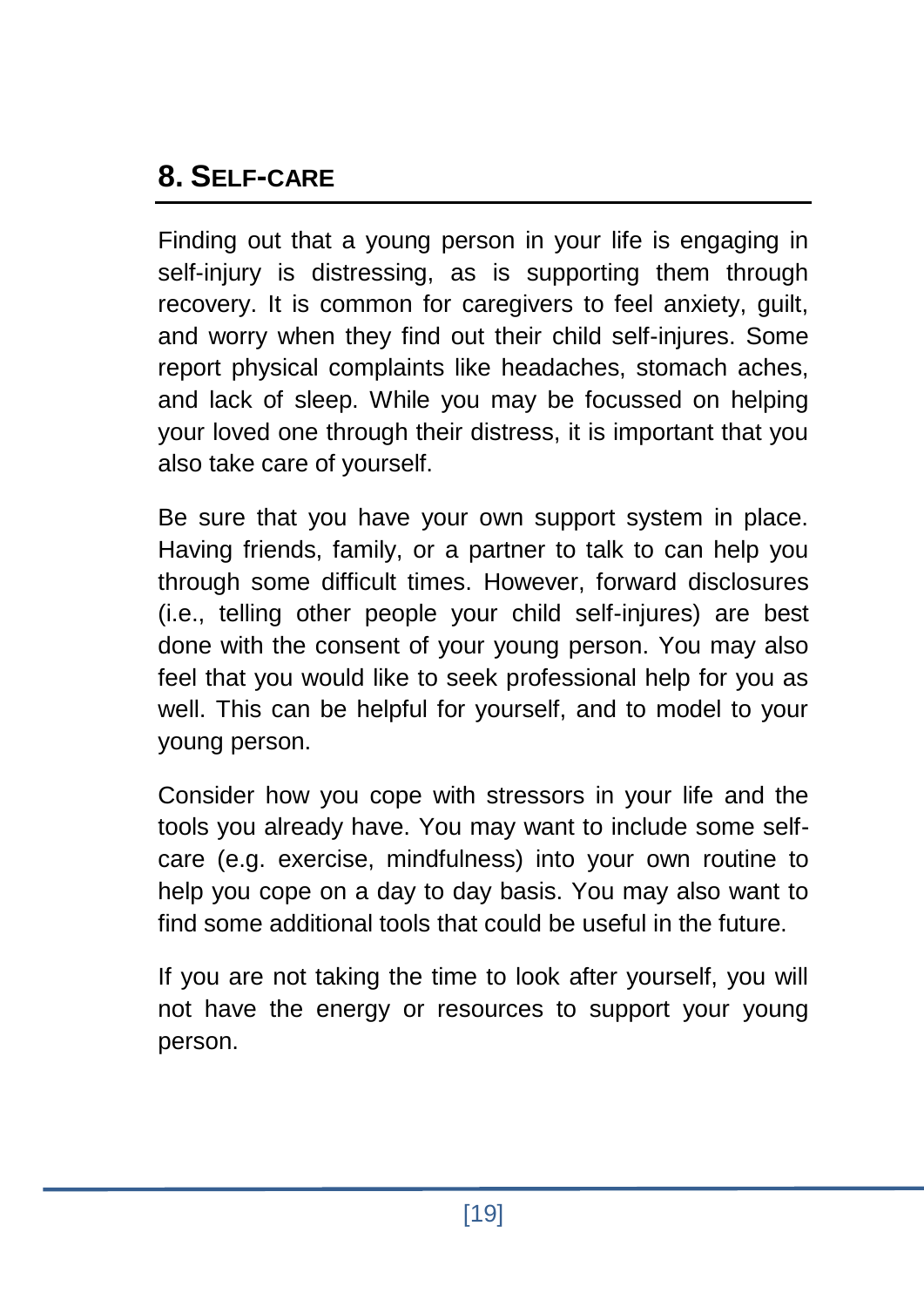## **9. SEEKING SOLUTIONS**

One of the ideas which has crept into various forms of therapy in recent years is the idea of focusing on solutions rather than focusing on the problems all the time. This idea may be useful to you in your parenting of a young person who self-injures. Don't mis-understand – we are not trying to turn you into a therapist. We are sure you would not want that responsibility, and we have no doubt your young person would reject it out of hand! But as a way of thinking, it has some merit.

It is all too easy in our modern lives to end up focusing on all the problems of our daily lives. Self-injury adds one more serious problem to the mix, and it may be easy to become obsessed about it, ruminating on the possible causes and possible long term results. None of that is helpful to anyone.

Key questions to ask yourself and your young person (best done as a collaborative discussion):

When does self-injury NOT happen?

- What is the longest interval between episodes of selfinjury?
- What was happening during those days or weeks?
- What were your young people doing?
- How were your young people getting on?
- Who knew that there was no self-injury?
- Who was supporting the young person during this time?
- Were there just ordinary every day things happening, or were there special events?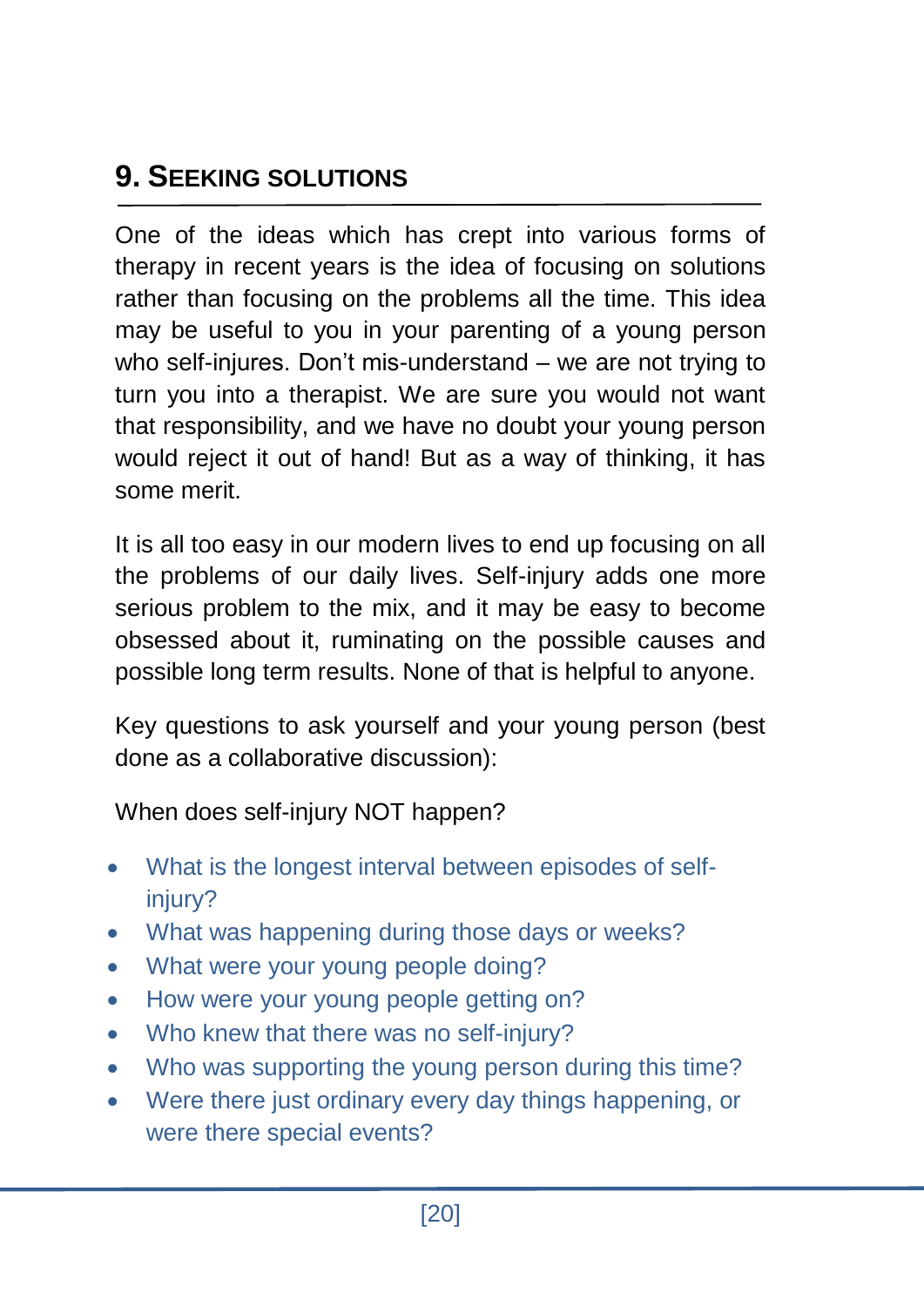If you can get to answer these questions it may help you work towards reducing self-injury. The theory goes that if you do one or more of these positives things more often, or for a longer time, it may help.

As an example, if your young person has a special friend, and they came over one weekend, and everything was happy and light and easy – and the halo effect from this lasted 3 days – *and* there was no self-injury…. Why would you not encourage a repeat of the experience?

Another example. If you have a verbal fight with your young person, and you find out that he or she self-injured the next day – but on the other hand when you can resolve issues without fighting, there does not appear to be any self-injury for weeks…. Why would you not try to solve problems and issues early and with as little anger and heat as possible?

None of this is easy, and you may need to be your own detective, hunting down all the little and big good things and making them last longer, or have more meaning, or at least get discussed;

"I've noticed that when you are swimming regularly in our pool during summer, you seem in much better spirits. Would you like me to organise some times at the local indoor pool for you while it is winter…?"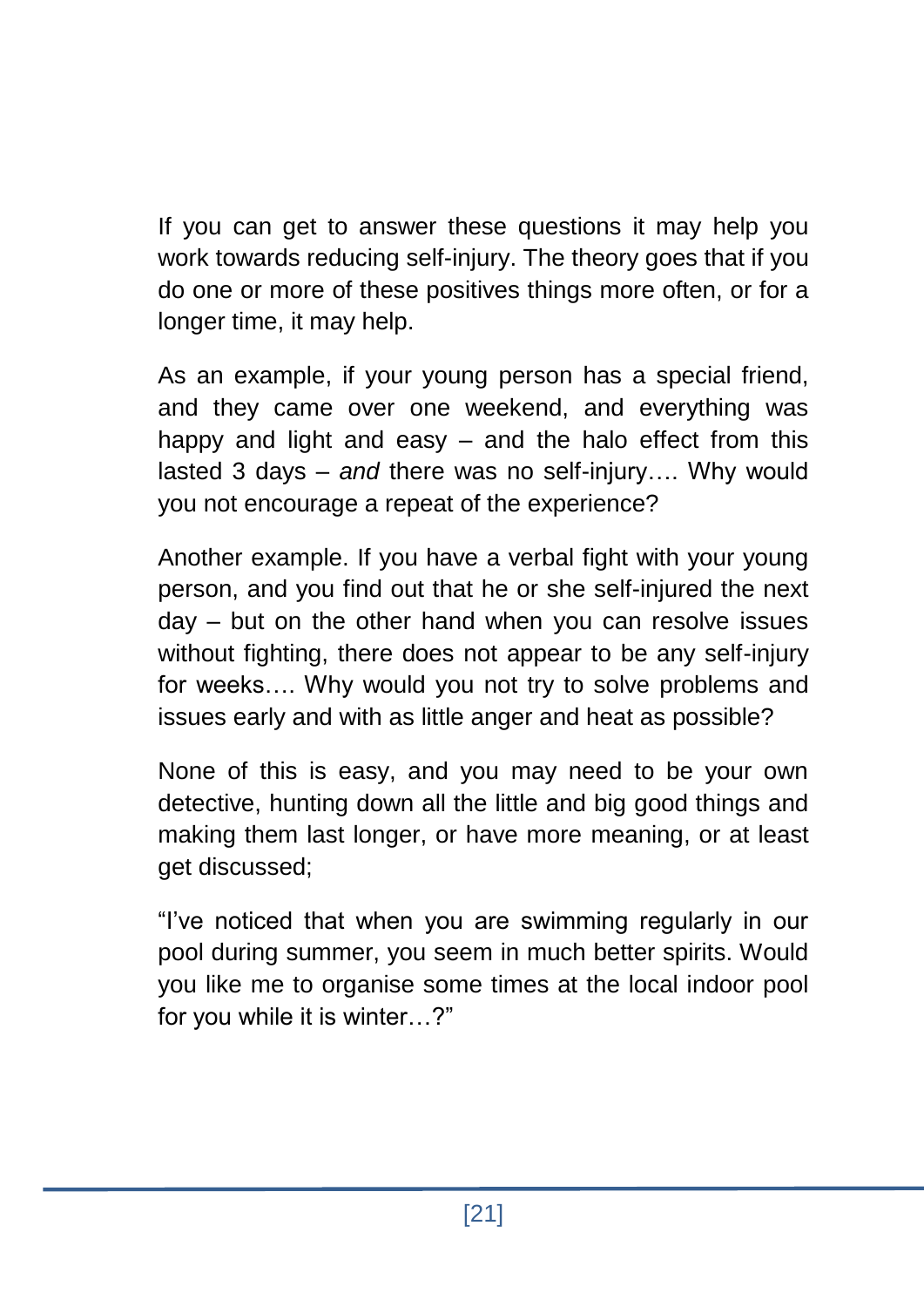## **10. WHAT MIGHT HELP TO PREVENT SELF-INJURY?**

There is an old song where the chorus line begins: "Accentuate the positive…." In truth, this may be an important part of helping to reduce self-injury.

The list below identifies *protective factors* that may help to motivate and support a person who self-injures.

- *Physical wellbeing, good nutrition, sleep and exercise*
- *Secure, appropriate and safe accommodation*
- *Physical and emotional security*
- *Reduced or zero alcohol, tobacco and other drug use*
- *Positive school environment and achievement*
- *Supportive caring parents/guardians or others*
- *Good problem-solving skills*
- *Optimism, a sense of hopefulness for the future*
- *Pro-social peers (people who want to be part of friendship groups and contribute to local groups and society)*
- *Involvement with a significant other person (someone you trust)*
- *Availability of opportunities at critical turning points or major life transitions (e.g. getting a job after school)*
- *Meaningful daily activities*
- *Sense of purpose and meaning in life*
- *Sense of control and efficacy (what you do achieves what you set out to do)*
- *Financial security*
- *Lack of exposure to environmental stressors*
- *Good coping skills*
- *Effective use of medication (when required)*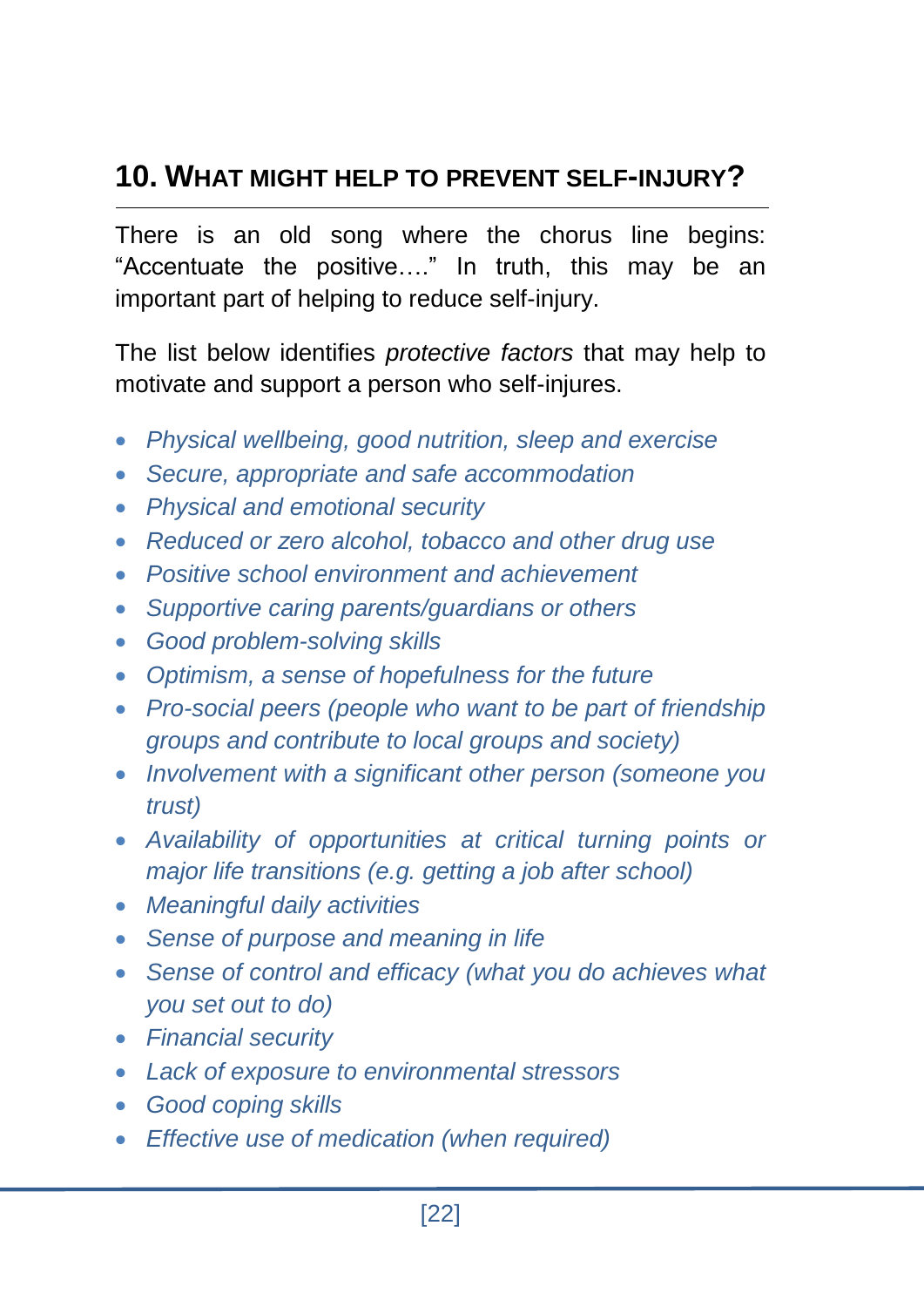#### **11. GETTING HELP**

**"it is perfectly acceptable to shop around and eventually find someone who is the right person to help"**

It is generally agreed that an important part of treatment is dealing with underlying issues and problems that relate to self-injury, so that people are more able to cope and, in turn, become less likely to self-injure.

The young people we interviewed had a range of experiences with professionals (i.e. counsellors, nurses) in regards to self-injury. The experiences ranged from positive and helpful to the negative and punitive.

Professionals who listen to the young person, don't judge them by their self-injurious behaviour, work at building good rapport, don't push the young person to stop the behaviour (before helping the young person to find adequate alternative coping strategies), assist with coping skills, work in a person-centred, solution focussed way, and don't 'freak out', were viewed favourably by the young people we interviewed.

Mental health professionals take a number of different approaches to helping their clients. Approaches that have shown some success with people who self-injure include Cognitive Behavioural Therapy (CBT), Dialectical Behavioural Therapy (DBT), Mindfulness, and Problem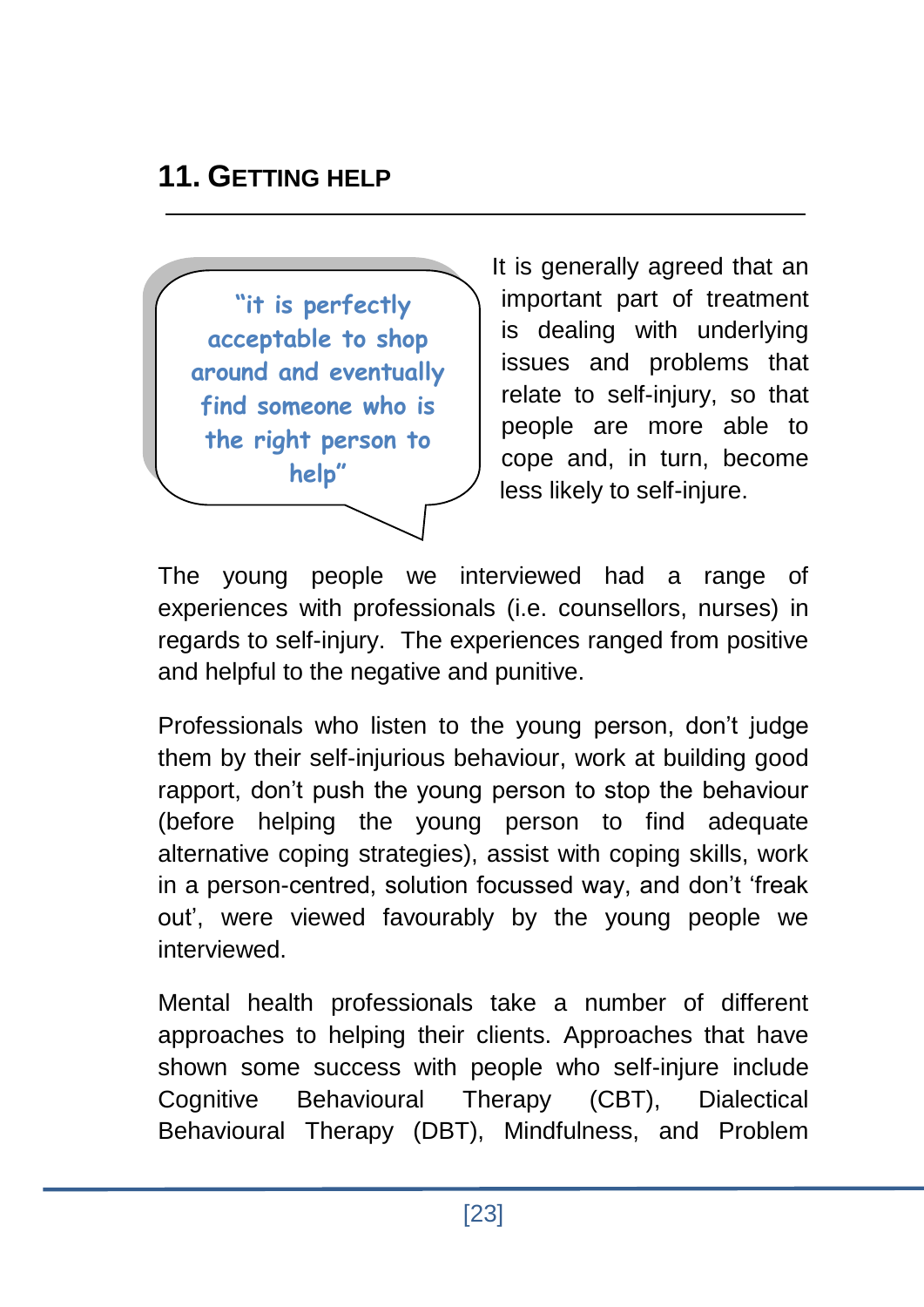Solving Therapy. Other therapies may be helpful – for instance expressive therapies like Voice and Movement Therapy – but these have been less researched, and most professionals prefer therapies with strong evidence that they work.

**Cognitive Behaviour Therapy** (CBT) is a psychological therapy that aims to address issues such as anxiety and depression, as well as a range of other mental health concerns. The focus is on changing the way individuals think, which impacts on the way they feel and the way they act. The approach often involves teaching effective problem solving skills, coping strategies, how to manage exposure to challenging situations, relaxation, identifying thoughts and feelings, and challenging individual beliefs.

**Dialectical Behaviour Therapy** (DBT) was specifically developed for the treatment of people who engage in selfinjury and/or suicidal behaviours. The focus of DBT is accepting the individual being treated (from the perspective of the therapist conveying acceptance and the patient learning acceptance), helping the person to change behaviours that may be self destructive (such as self-injury), and working towards a life that is fulfilling to them.

Learning **Mindfulness** is one of the many ideas that are part of DBT, and can in itself assist people who are anxious or depressed, or who engage in self-injury. Mindfulness is being aware or paying attention to the stimuli coming through your senses, that is, what you see, smell, taste, feel and hear (the unfolding of experience in the present moment). This includes being aware of your emotions and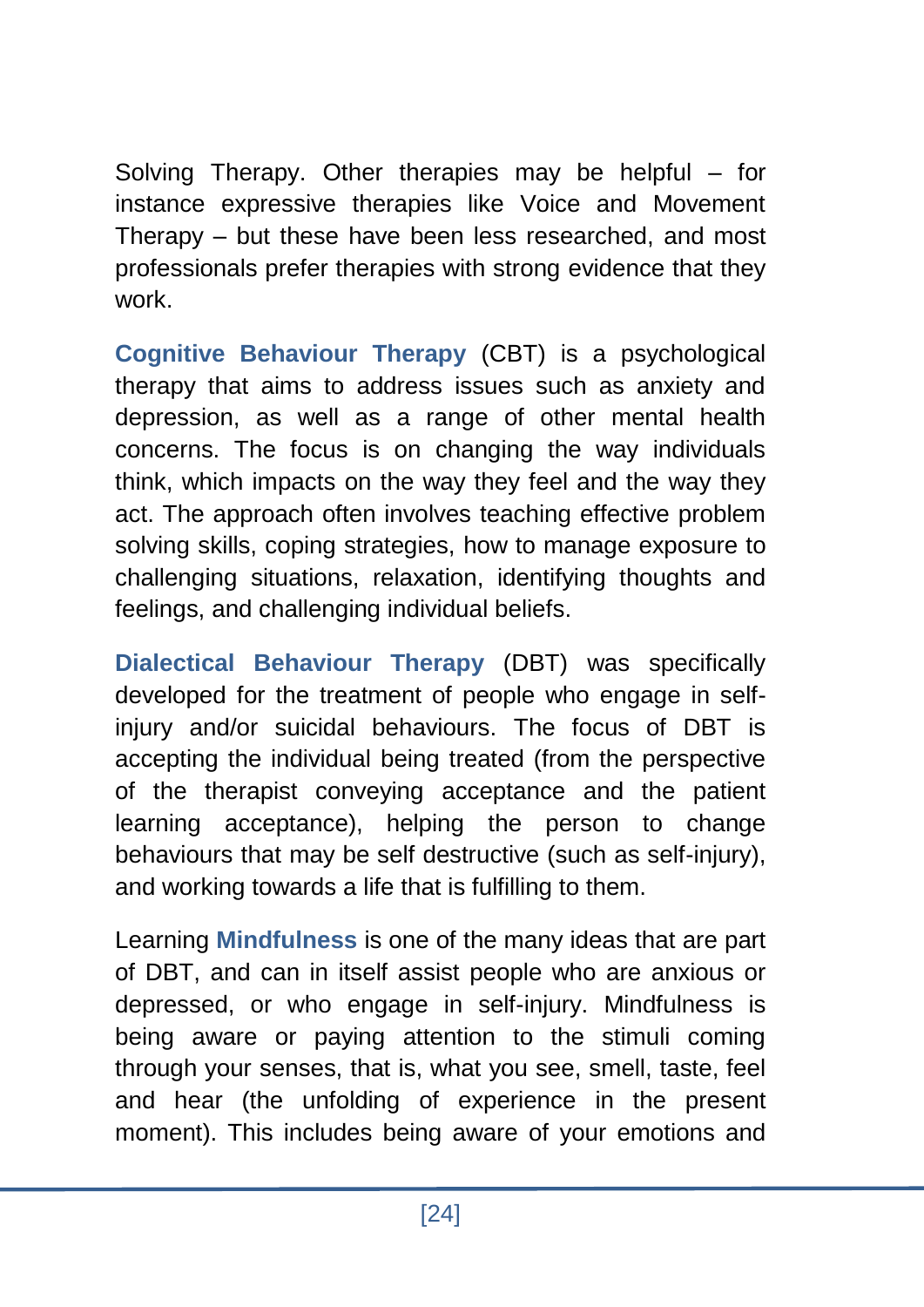your thoughts. An important element is to learn to be nonjudgmental, just accepting whatever comes to your mind moment by moment.

Potential benefits of mindfulness include staying focused, particularly at times of high emotion when the many incoming thoughts or ideas or stimuli may cause one to feel 'scattered'. It helps people to act less impulsively by enhancing awareness of urges to action. For those who go over and over upsetting things ('ruminate') at length, it may help them to turn attention to other things or turn off the stream of images and thoughts. It increases the capacity to experience joy. Ultimately, (once you have got the idea and practice regularly), the awareness can help you experience a richer quality of life.

**Problem Solving Therapy** (PST) is a brief psychological intervention that focuses on identifying specific problems an individual is facing, and generating alternative solutions to these problems. Individuals learn to clearly define a problem they face, brainstorm multiple solutions, and decide on the best course of action. A key element of PST is testing the chosen solution to see if it is effective, and refining the decision-making and problem solving strategy if necessary. Learning and practicing the process helps you identify and effectively solve problems you face in the future.

There is one final area we need to discuss, and that is acute care. There may be times when you believe that the injuries need medical attention, or where you are beginning to believe that either the whole situation is becoming more serious, or you are beginning to feel you cannot cope. Either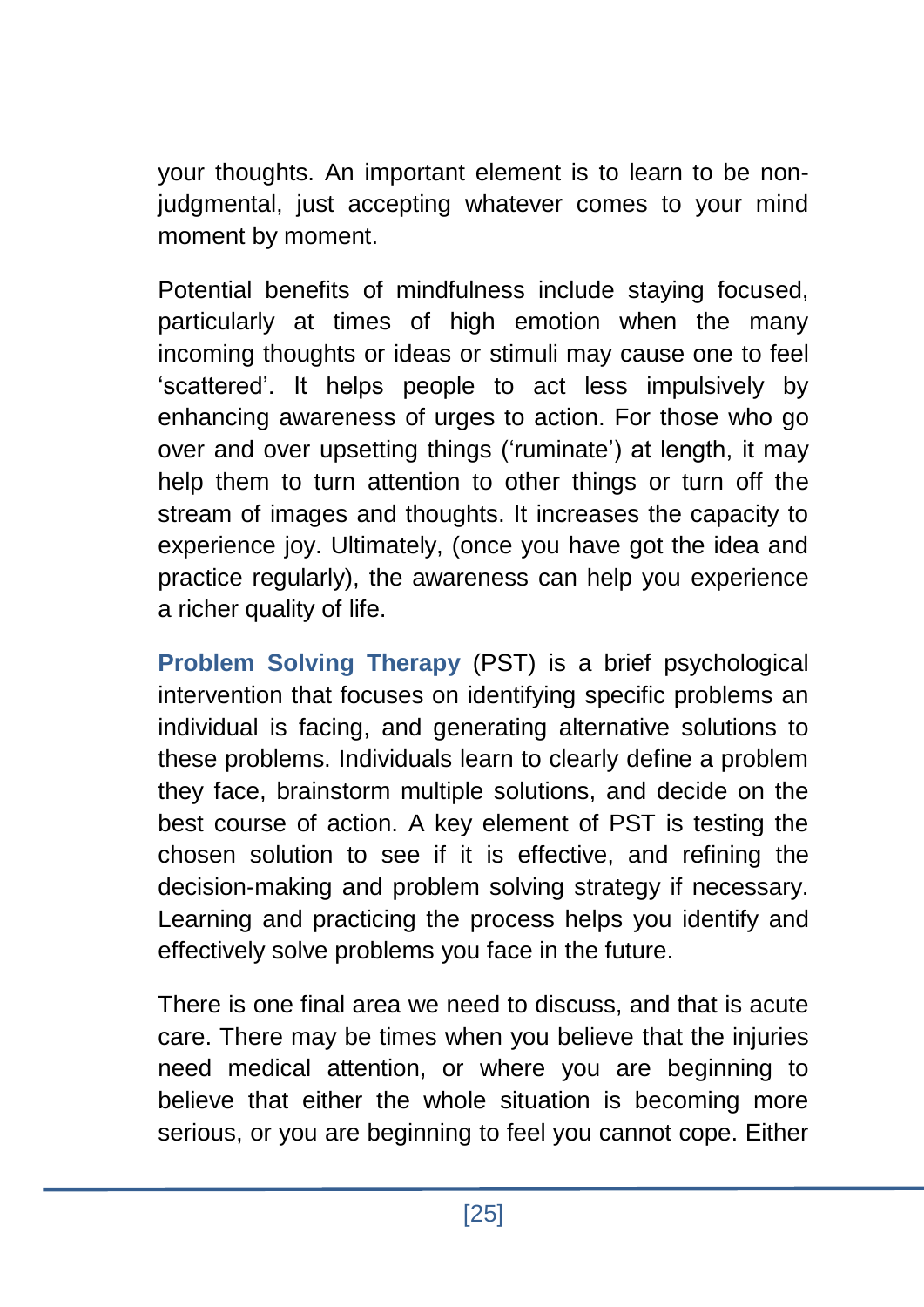way you may feel that a professional assessment is really important.

Make these decisions early if you can, and plan to visit your GP, or a local youth mental health service (like CAMHS or headspace). If you leave it too long, then there may be a crisis, you may not know where to turn, and the sheer anxiety attached to help-seeking may make things worse.

Having to go to an Emergency Department at a hospital is not fun for either you or your young person. These are busy places, and often the staff either do not have skill at dealing with self–injury, or are angry and resentful about 'selfinflicted wounds'. We have heard stories of young people being left alone for hours before being treated, or (in a few cases) actually being sewn up with no anaesthetic. Clearly this should not happen, and we have to seek solutions to ensure it does not.

The best thing is for you to make sure you attend with your young person. Again, it may not be a fun experience, but you may be able to stop further traumatizing experiences from occurring, or remind staff that this is the only way that your young person can manage their emotions at this time, and they should be careful not to make things worse by an abusive or stigmatizing approach. If you do this, it will become a shared experience along the pathway toward recovery. But remember, you may need to discuss things with your best friend or partner afterward, just to debrief and clear your own feelings.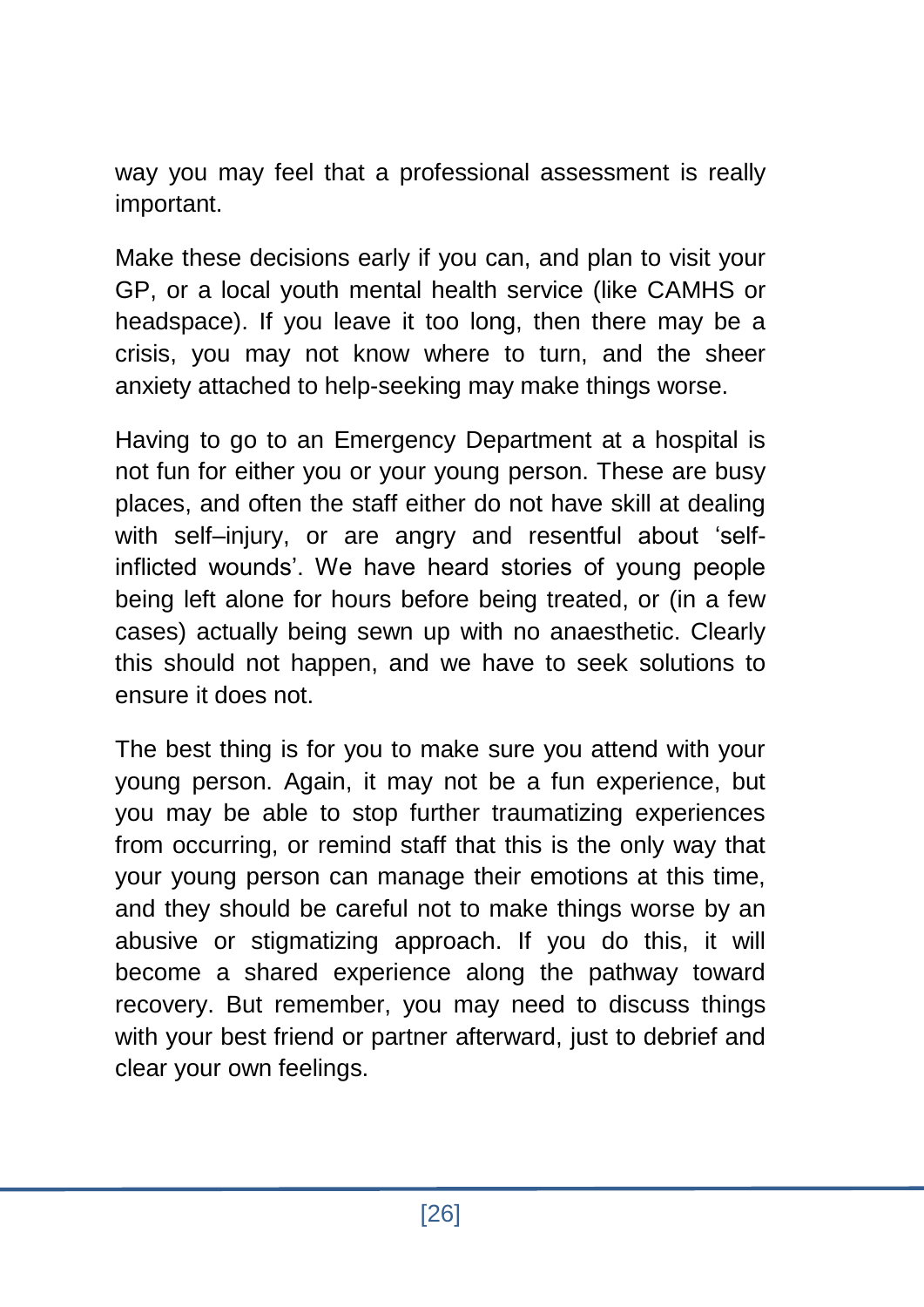## **12. REALISTIC EXPECTATIONS ABOUT RECOVERY**

It is important to note that people cannot be forced to stop self-injuring and that some young people may not be ready to seek professional help. What you can do, is provide them with support and resources such as the ones provided at the end of this booklet.

The young person in your life who is self-injuring will need support from friends, family, and possibly a mental health professional. Knowing that they can talk to someone who will not judge them if they feel like self-injuring can be a great support.

Recovery will look different, and mean different things, for different people. It can be difficult for people to stop selfinjuring and find other ways to cope with emotions. It is likely that there will be times when the young person in your life self-injures again. This does not mean that they are not improving. People with a history of self-injury tell us they experience thoughts and urges to self-injure many years after stopping the behaviour. Any positive changes should be recognised, no matter how small they may seem (e.g., helping around the house more, playing with siblings). Be sure to help the young person in your life to be aware of these positive changes as well.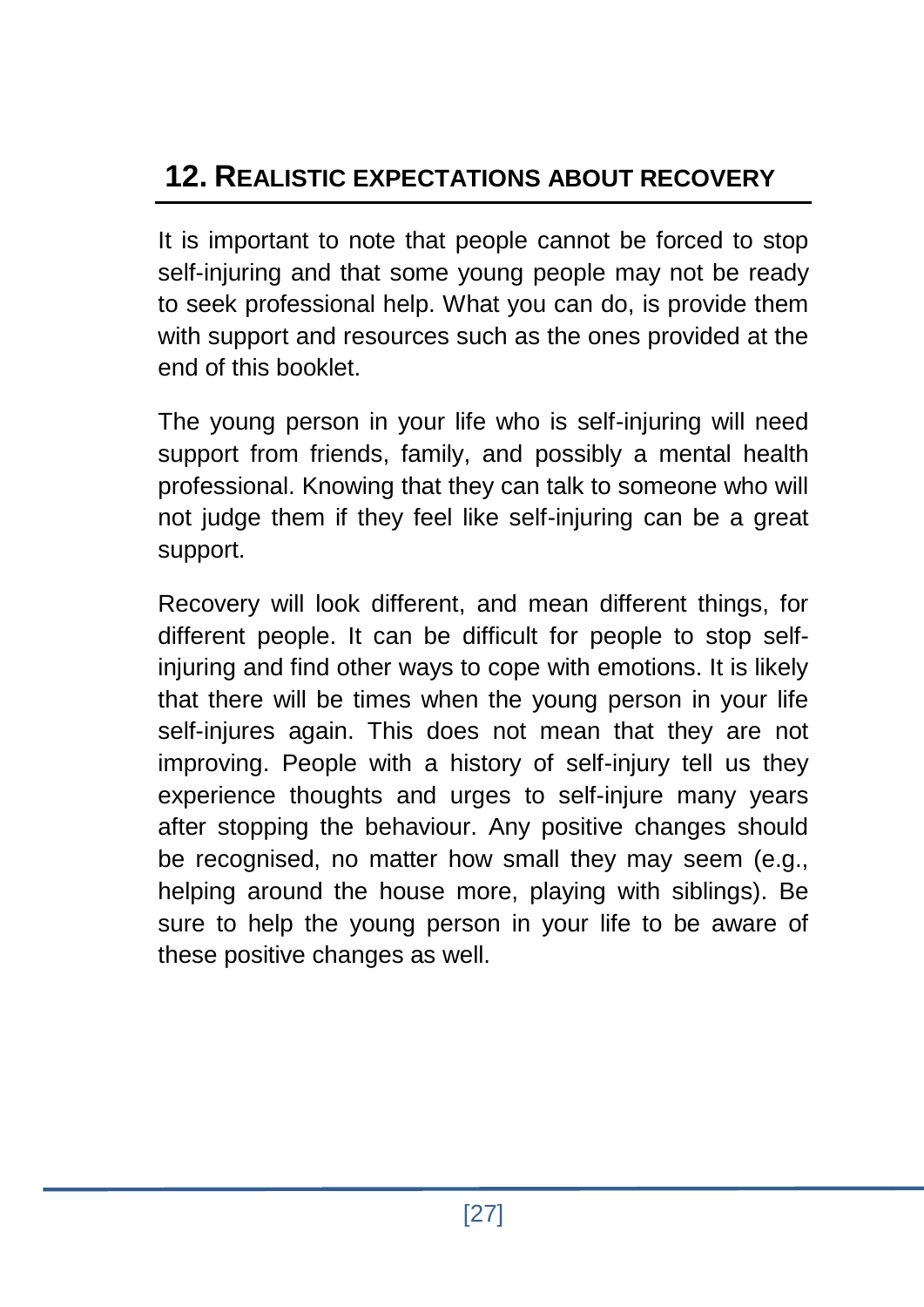## **13. A NOTE ABOUT SELF-INJURY AND SUICIDE**

Understanding the relationship between self-injury and suicidal behaviour is one of the most complex areas for anybody working with people who self-injure. While selfinjury is usually *not* related to suicidal thoughts or feelings, in some cases people who self-injure do report that life is not worth living, and a feeling of wanting to die.

When we spoke to young people who self-injure, what was really important to understand was that many of them talked about self-injury *actually keeping them alive* and reducing their wish to suicide; in other words, self-injury became a sort of coping mechanism.

On the other hand, many young people talked about selfinjury serving functions that had nothing to do with suicide or feeling suicidal. Many young people were really angry about responses from professionals who assumed they were suicidal when they were self-injuring to release or control feelings. Despite this, some young people had been suicidal at some point, and they had self-injured with both suicidal and non-suicidal intent at different times (we said it was complicated).

What this means is that if you are concerned that someone you know might have thoughts of ending their life it is really important you speak to them. For guidance in how to discuss suicide you can refer to [www.suicidecallbackservice.org.au.](../../../../Library/Containers/com.apple.mail/Data/Library/Mail%20Downloads/Downloads/www.suicidecallbackservice.org.au)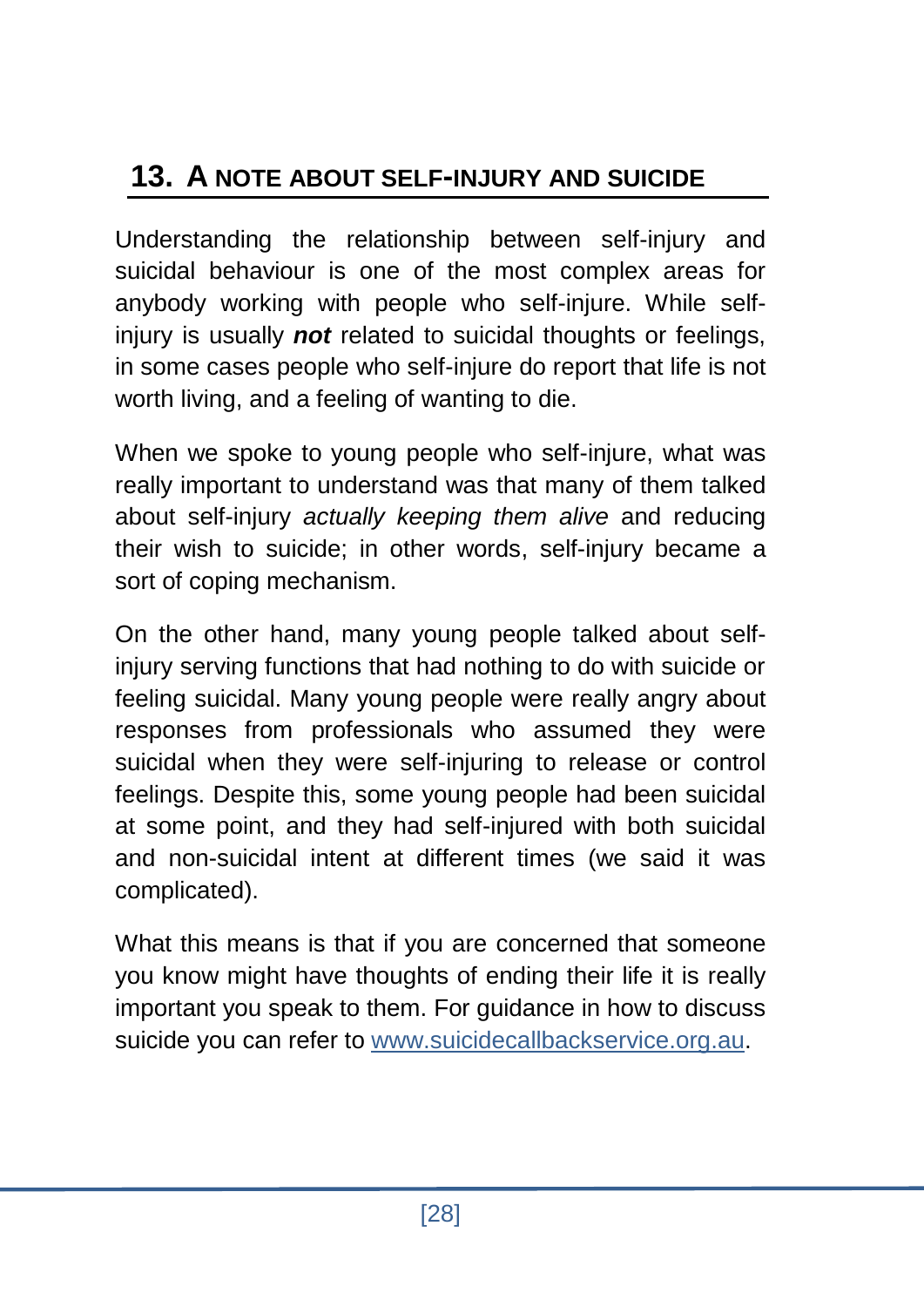## **14. USEFUL RESOURCES**

If you, or someone you know, would like more information about self-injury the following resources may be useful:

#### *National Services*

- *Kids Help Line (instant telephone support – special expertise for young people) (1800 55 1800) [www.kidshelp.com.au](http://www.kidshelp.com.au/#_blank)*
- *Lifeline (instant telephone support) (13 11 14) www.lifeline.org.au*
- *SANE Australia – forums for people experiencing mental illness and their carers (complaints about services or media/support) (1800 187 263) www.sane.org*
- *headspace [www.headspace.org.au](http://www.headspace.org.au/)*
- *Reach Out! (by young people for young people - broad information including for parents/guardians) www.Reachout.com.au*
- *Head to health (online mental health resources and services) headtohealth.gov.au*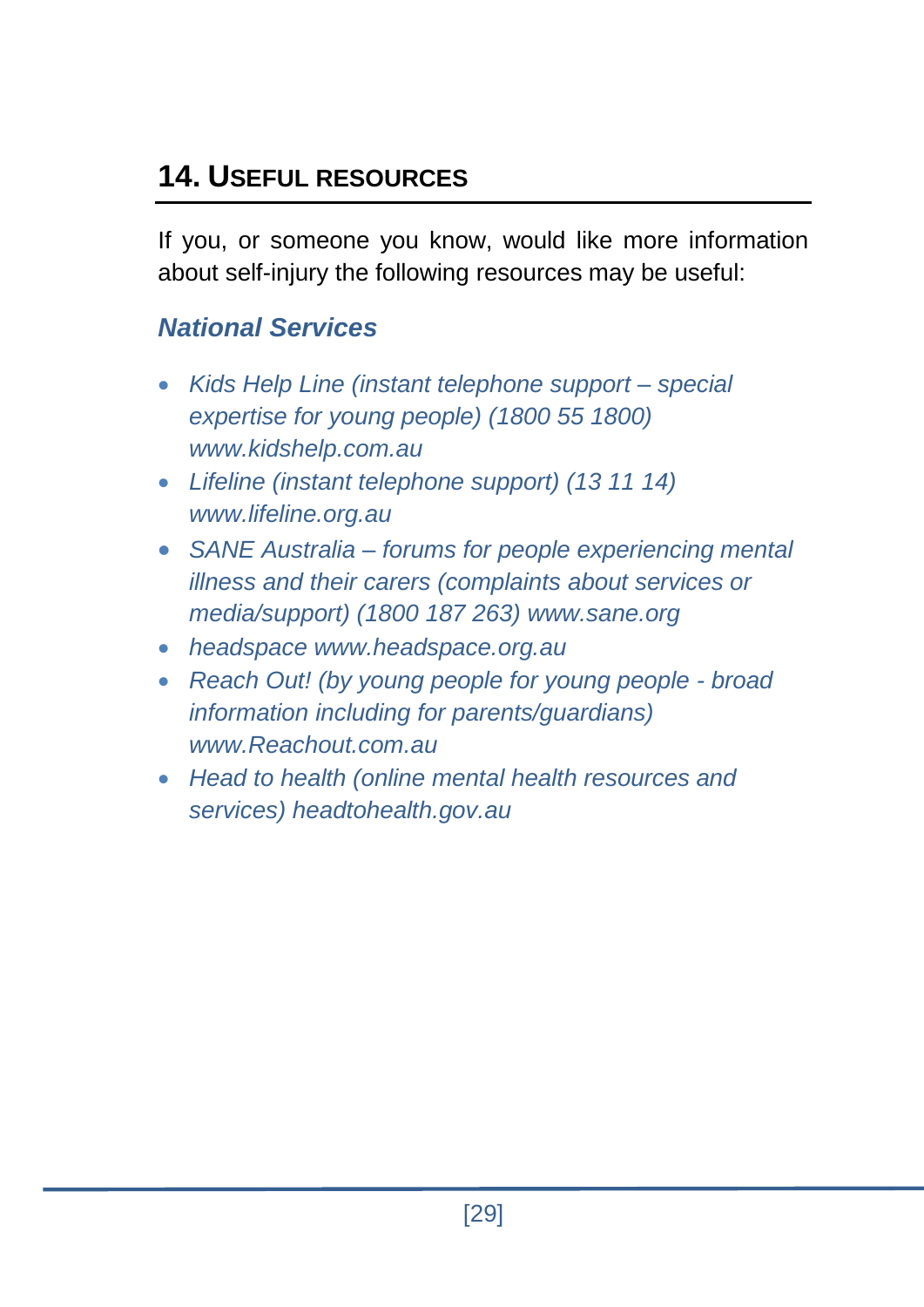#### *Services for Caregivers*

- *Parentline – Qualified counsellors available for telephone counselling for parents.*
	- o *WA – (08) 9368 9368 or 1800 111 546 (free for STD callers) 8am-8pm, 7 days a week*
	- o *Qld & NT – 1300 30 1300 (cost of local call) 8am-10pm, 7 days a week*
	- o *Vic – 13 22 89 (cost of a local call) 8am-midnight 7 days a week*
	- o *SA – 1300 364 100 (cost of a local call) 24 hours, 7 days a week.*
	- o *NSW – 1300 1300 55 (cost of a local call) 9am-9pm Mon-Fri; 4pm-9pm Sat-Sun.*
	- o *ACT – (02) 6287 3833 (cost of a local call) 9am-5pm Mon-Fri*
	- o *Tas – 1300 808 178 (cost of a local call) 24 hours, 7 days a week.*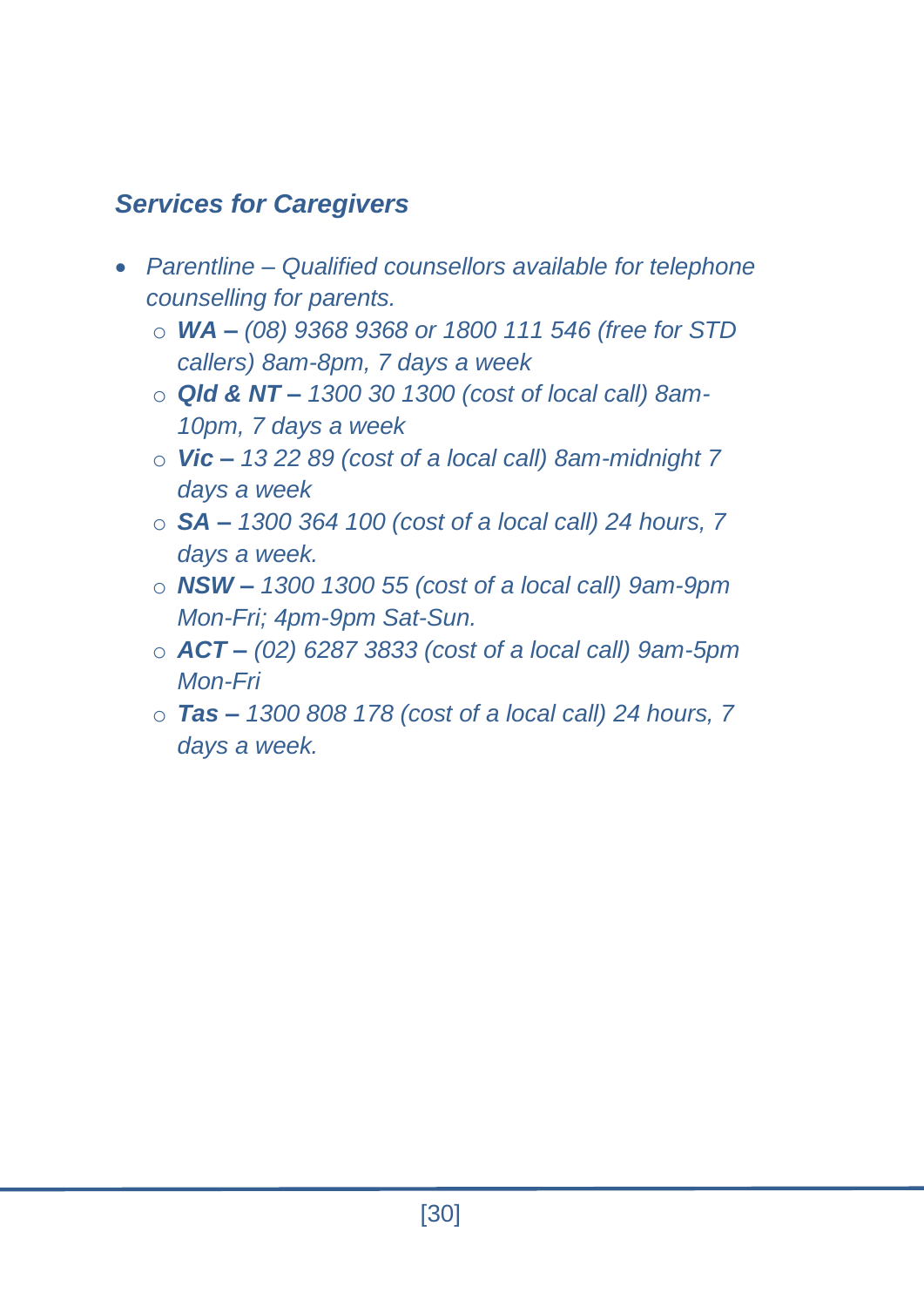#### *State-based Services*

- *Child and Youth Mental Health Services (State specific): [\www.health.qld.gov.au/](http://www.health.qld.gov.au/) www.health.vic.gov.au/mentalhealth/services/child/ www.health.nsw.gov.au/mhdao/camhs.asp [www.health.wa.gov.au/services/detail.cfm?Unit\\_ID=370](http://www.health.wa.gov.au/services/detail.cfm?Unit_ID=370) [www.dhhs.tas.gov.au/mentalhealth/mhs\\_tas/gvt\\_mhs/chil](http://www.dhhs.tas.gov.au/mentalhealth/mhs_tas/gvt_mhs/child_and_adolescent_mental_health_services) [d\\_and\\_adolescent\\_mental\\_health\\_services](http://www.dhhs.tas.gov.au/mentalhealth/mhs_tas/gvt_mhs/child_and_adolescent_mental_health_services) [health.act.gov.au/c/health?a=sp&pid=1316133581&site=5](http://health.act.gov.au/c/health?a=sp&pid=1316133581&site=51103&servicecategory=23) [1103&servicecategory=23](http://health.act.gov.au/c/health?a=sp&pid=1316133581&site=51103&servicecategory=23) [www.health.nt.gov.au/Mental\\_Health/index.aspx](http://www.health.nt.gov.au/Mental_Health/index.aspx)*
- *YouthLink and YouthReach South – Free and confidential counselling and support services for young people www.youthlink.perthwa.net*
- *Youth Focus provides youth mental health services across WA youthfocus.com.au*
- *Way Ahead Mental Health Association NSW wayahead.org.au*

#### *Additional Mental Health Websites*

- *Beyondblue (information about depression) [www.beyondblue.org.au](http://www.beyondblue.org.au/#_blank)*
- *The MoodGYM moodgym.com.au*
- *National Institute of Mental Health (US site – good info on mental health) www.nimh.nih.gov*
- *Psychcentral www.psychcentral.com*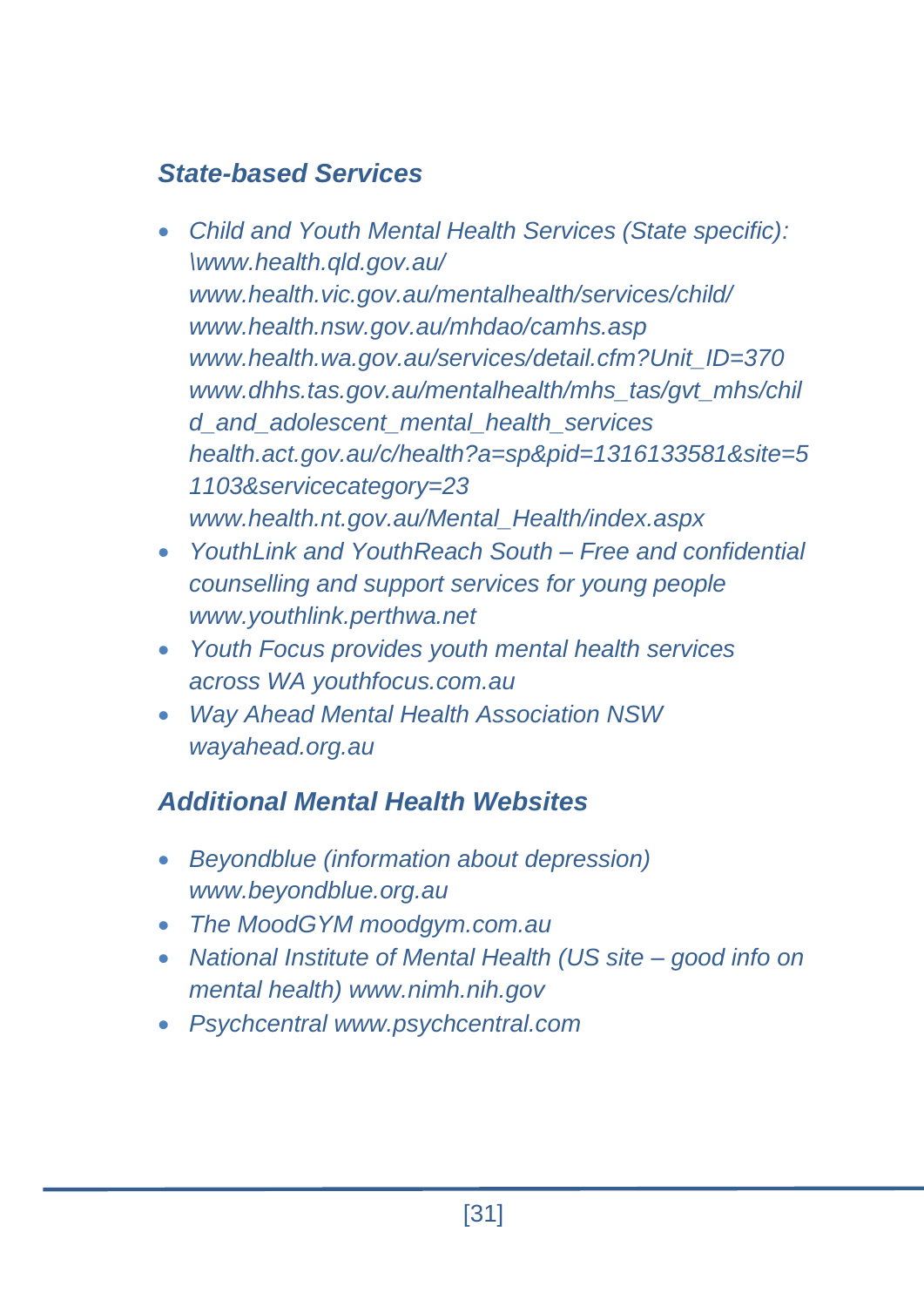#### *Websites – Self-Injury Specific*

- *Shedding light on Self-Injury www.self-injury.org.au*
- *Self-Injury Outreach and Support sioutreach.org*
- *Self-Injury and recovery Research and Resources (SIRRR) information and resources about self-injury for young people and parents/guardians www.selfinjury.bctr.cornell.edu*
- *ASHIC: American Self-Harm Information Clearinghouse www.selfinjury.org/*
- *LifeSIGNS: Self Injury Guidance and Network Support www.lifesigns.org.uk*
- *RecoverYourLife.com www.recoveryourlife.com/*
- *S.A.F.E. Alternatives® : Self Abuse Finally Ends www.selfinjury.com/*
- *The International Self-Mutilation Awareness Group http://flmac.tripod.com/ismag/index.html*
- *The National Self-Harm Network http://www.nshn.co.uk*
- *To Write Love on her Arms https://www.facebook.com/towriteloveonherarms*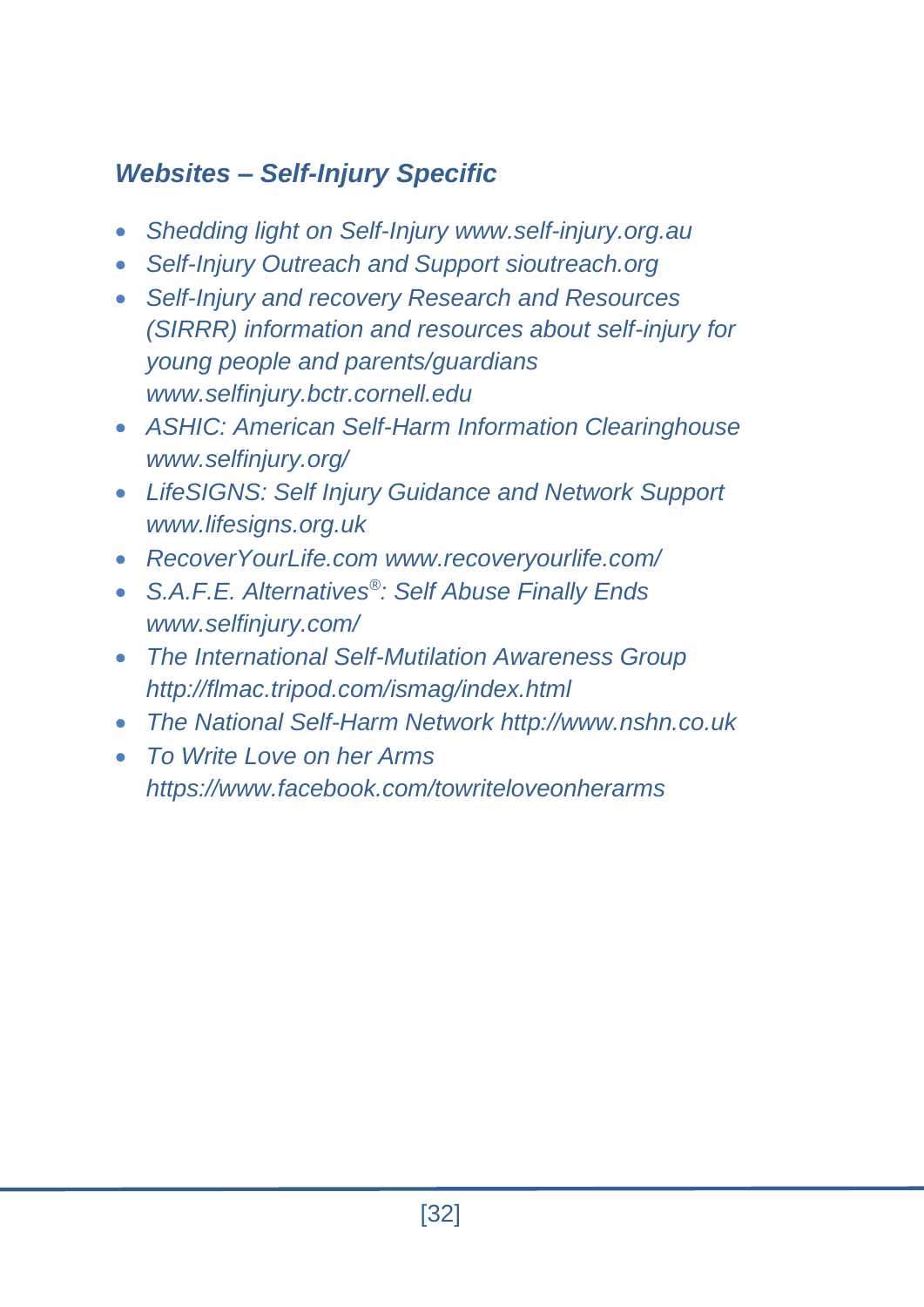## **Notes:**